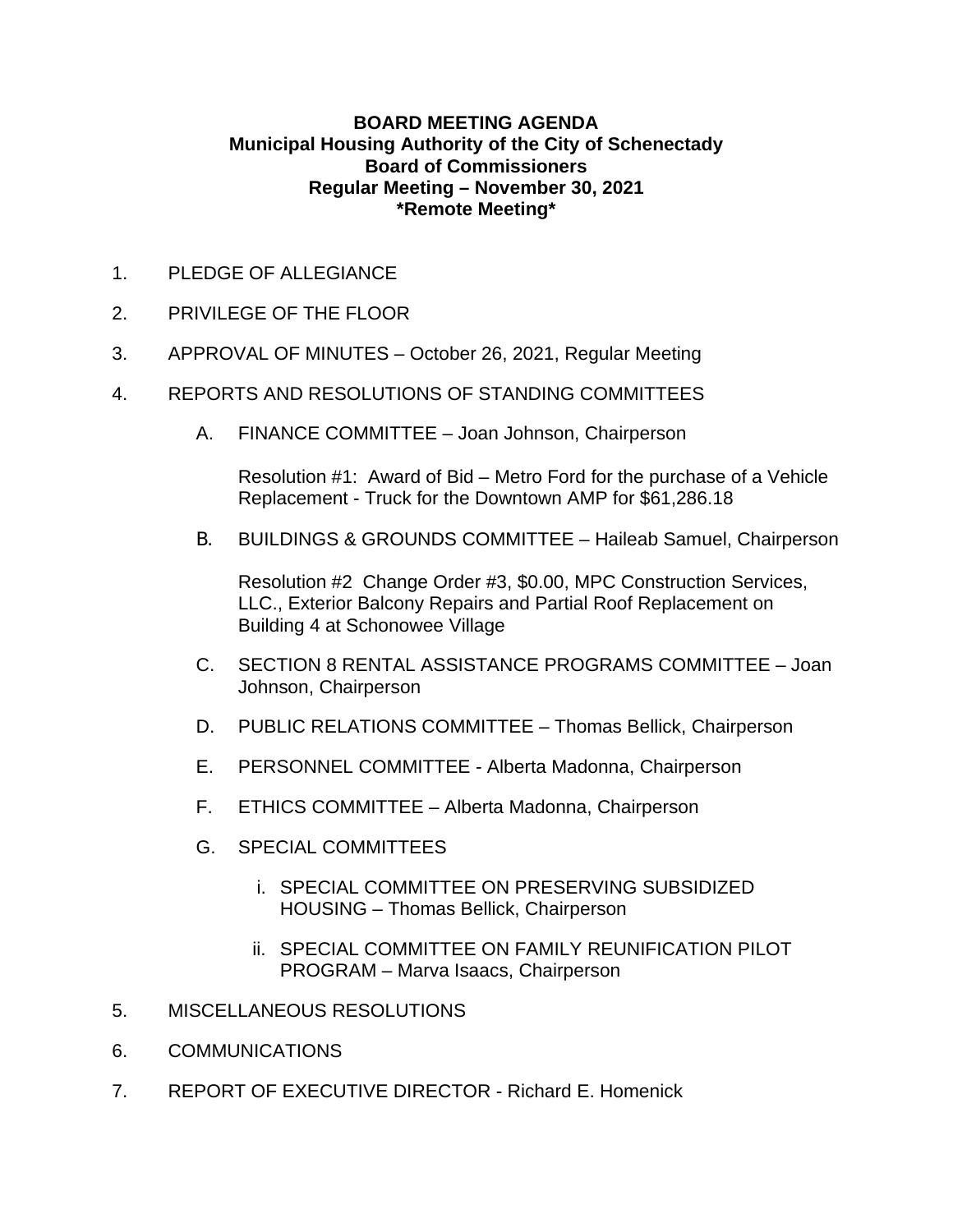- 8. SPECIAL ORDERS
- 9. UNFINISHED BUSINESS AND GENERAL ORDERS
- 10. NEW BUSINESS
	- A. 2022 Board Meeting Calendar
- 11. APPROVAL OF EXECUTIVE SESSION AGENDA
- 12. ADJOURNMENT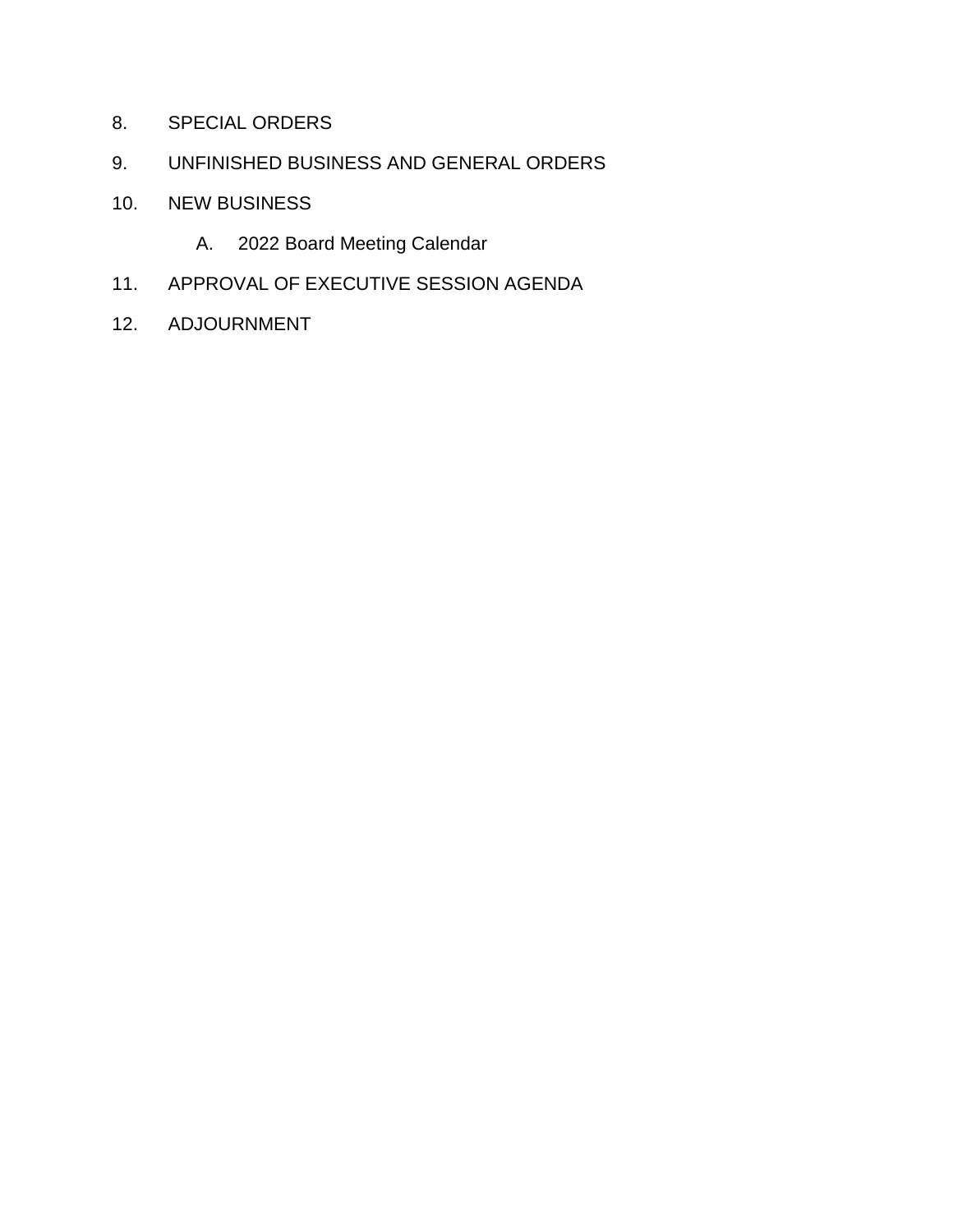### **MINUTES OF THE REGULAR BOARD MEETING OF THE SCHENECTADY MUNICIPAL HOUSING AUTHORITY HELD ON OCTOBER 26, 2021, AT 5:00 PM**

- PRESENT: Thomas Bellick, Marva Isaacs, Haileab Samuel, Joan Johnson
- ABSENT: Alberta Madonna, Pauline Kent
- STAFF: Richard Homenick, Executive Director; Katie Gregory, Executive Secretary; Mike Jackson, Director of Development Operations; Gregory Hoffman, Attorney

The meeting was called to order at 5:03 pm by the Chairperson, Thomas Bellick.

1. PLEDGE OF ALLEGIANCE

The pledge was recited.

2. PRIVILEGE OF THE FLOOR

No one was present for Privilege of the Floor.

3. APPROVAL OF MINUTES – September 28, 2021

Commissioner Johnson moved and Commissioner Isaacs seconded for review and approval of the board minutes of September 28, 2021.

The motion was passed with 4 ayes, 0 nays, 2 absent (Madonna, Kent)

- 4. REPORTS AND RESOLUTIONS OF STANDING COMMITTEES
	- A. FINANCE COMMITTEE Joan Johnson, Chairperson

Resolution #1: 1st Quarter Vacated Tenant Accounts Receivable Write-Off…\$37,311.28.

Commissioner Johnson moved and Commissioner Kent seconded Resolution #1 for review and approval.

The motion was passed with 4 ayes, 0 nays, 2 absent (Madonna, Kent)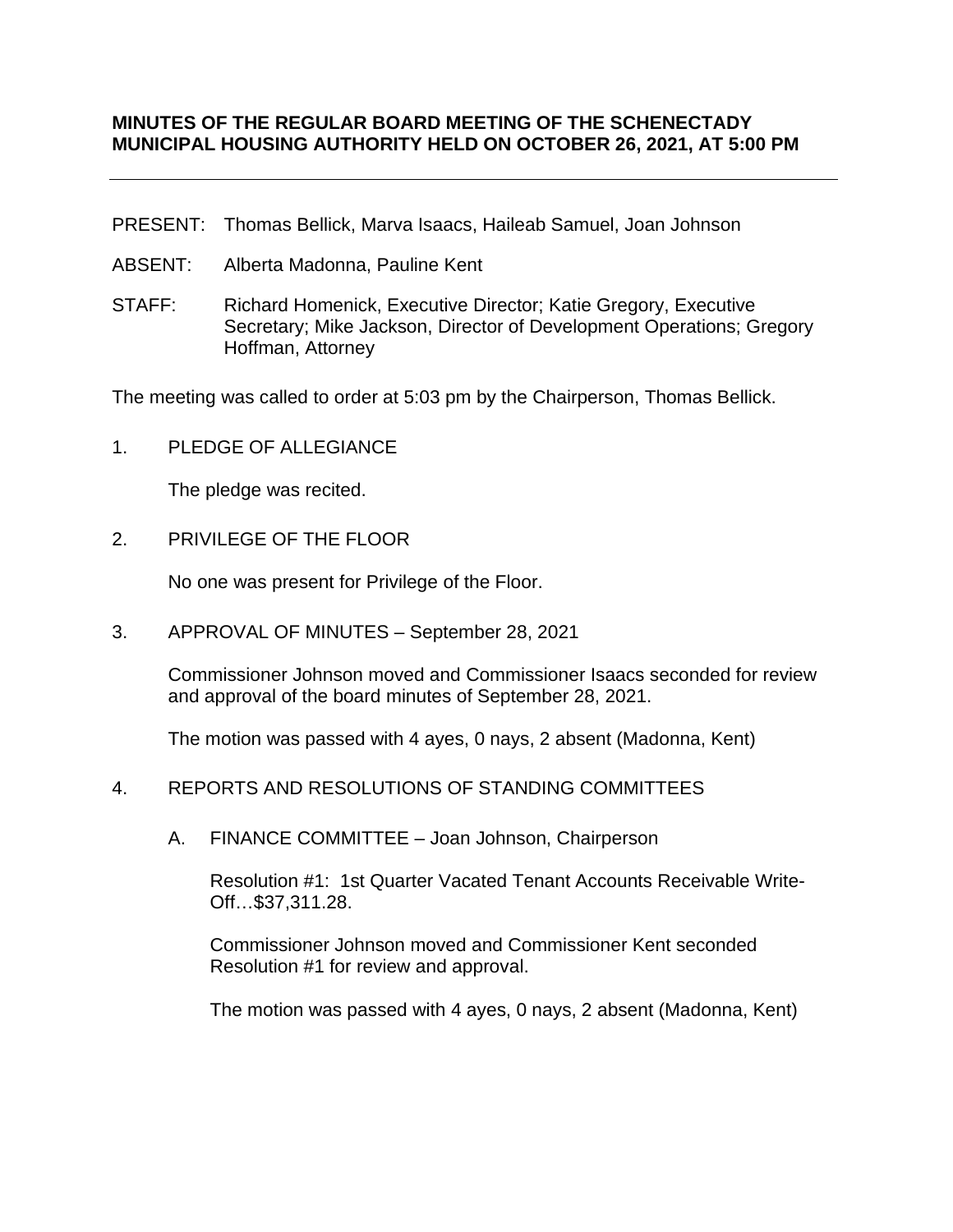B. BUILDINGS & GROUNDS COMMITTEE, Haileab Samuel, Chairperson

Resolution #2: Change Order #2, \$24,589.31, MPC Construction Services, LLC., Exterior Balcony Repairs and Partial Roof Replacement on Building 4 at Schonowee Village

Commissioner Samuel moved and Commissioner Johnson seconded Resolution #2 for review and approval.

The motion was passed with 4 ayes, 0 nays, 2 absent (Madonna, Kent)

Resolution #3: Award of Contract, \$118,800.00, DiGesare Mechanical, Inc., for the Cooling Tower Replacement at Ten Eyck Apartments

Commissioner Samuel moved and Commissioner Isaacs seconded Resolution #3 for review and approval.

The motion was passed with 4 ayes, 0 nays, 2 absent (Madonna, Kent)

Resolution #4*:* Change Order #1, \$0.00, MPC Construction Services, LLC., Kitchen Upgrades at MacGathan Townhouses – Phase 1

Commissioner Samuel moved and Commissioner Johnson seconded Resolution #4 for review and approval.

Mr. Homenick noted that this delay was due to supply chain demands with the kitchen cabinets.

The motion was passed with 4 ayes, 0 nays, 2 absent (Madonna, Kent).

C. SECTION 8 RENTAL ASSISTANCE PROGRAM COMMITTEE – Joan Johnson, Chairperson.

Commissioner Johnson read the Section 8 report from Francine Forst, Director of Assisted Housing:

"I am happy to report that we are averaging 53 prospective tenants per orientation. Out of the average of 53 who attended, the majority have received vouchers and landlord papers and are actively seeking housing or have submitted their landlord papers for the units they currently reside in. Our occupancy staff and inspectors have been swiftly completing their parts, and tenants have begun to lease up, which is increasing our voucher usage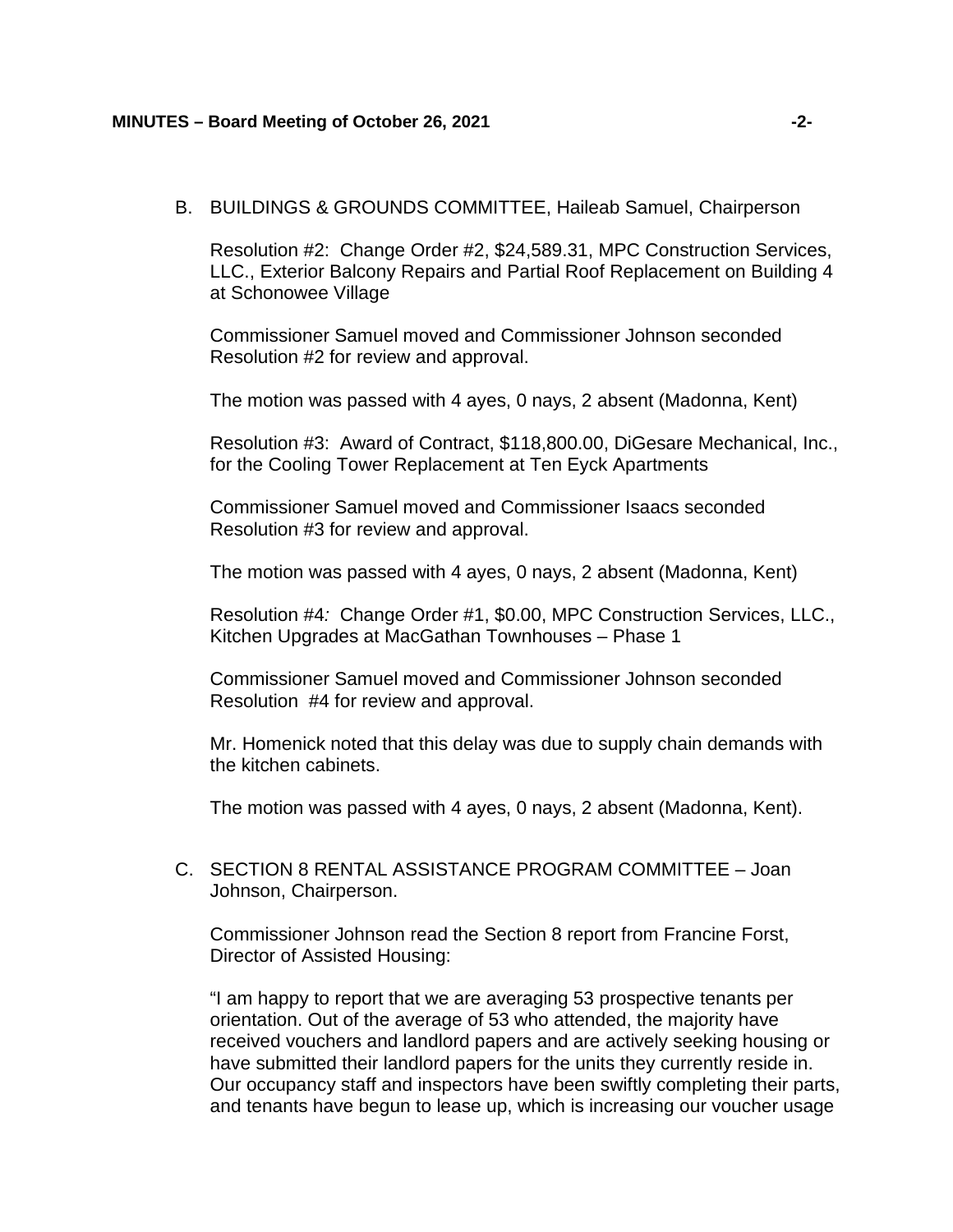rate. Our next scheduled orientation is November 15<sup>th</sup>, and we have predates to continue throughout the winter." Mr. Homenick also referred to his report under the Annual Plan, Section 8 Administrative Plan.

D. PUBLIC RELATIONS COMMITTEE - Thomas Bellick, Chairperson

Mr. Homenick said they will be planning a groundbreaking for YV II, more info to follow.

E. PERSONNEL COMMITTEE - Alberta Madonna, Chairperson

There was no report.

F. ETHICS COMMITTEE – Alberta Madonna, Chairperson

There was no report.

- G. SPECIAL COMMITTEES
	- i. SPECIAL COMMITTEE ON PRESERVING SUBSIDIZED HOUSING – Thomas, Bellick, Chairperson

Chairperson Bellick reported that we closed on YV II last week. He would like some press when the Boys and Girls clubs moves into the site.

ii. SPECIAL COMMITTEE ON FAMILY REUNIFICATION PILOT PROGRAM – Marva Isaacs, Chairperson

Mr. Jackson reported that the program is no longer active, and Commissioner Samuel suggested we remove it from the agenda. Mr. Hoffman suggested a final presentation at the next meeting noting that the committee could make a recommendation to revisit this or a similar program in the future.

### 5. MISCELLANEOUS RESOLUTIONS

A. Resolution #5: In Honor of Jean T. Carney, for eight years of service to the Municipal Housing Authority of the City of Schenectady

Commissioner Isaacs moved and Commissioner Samuel seconded Resolution #5 for review and approval.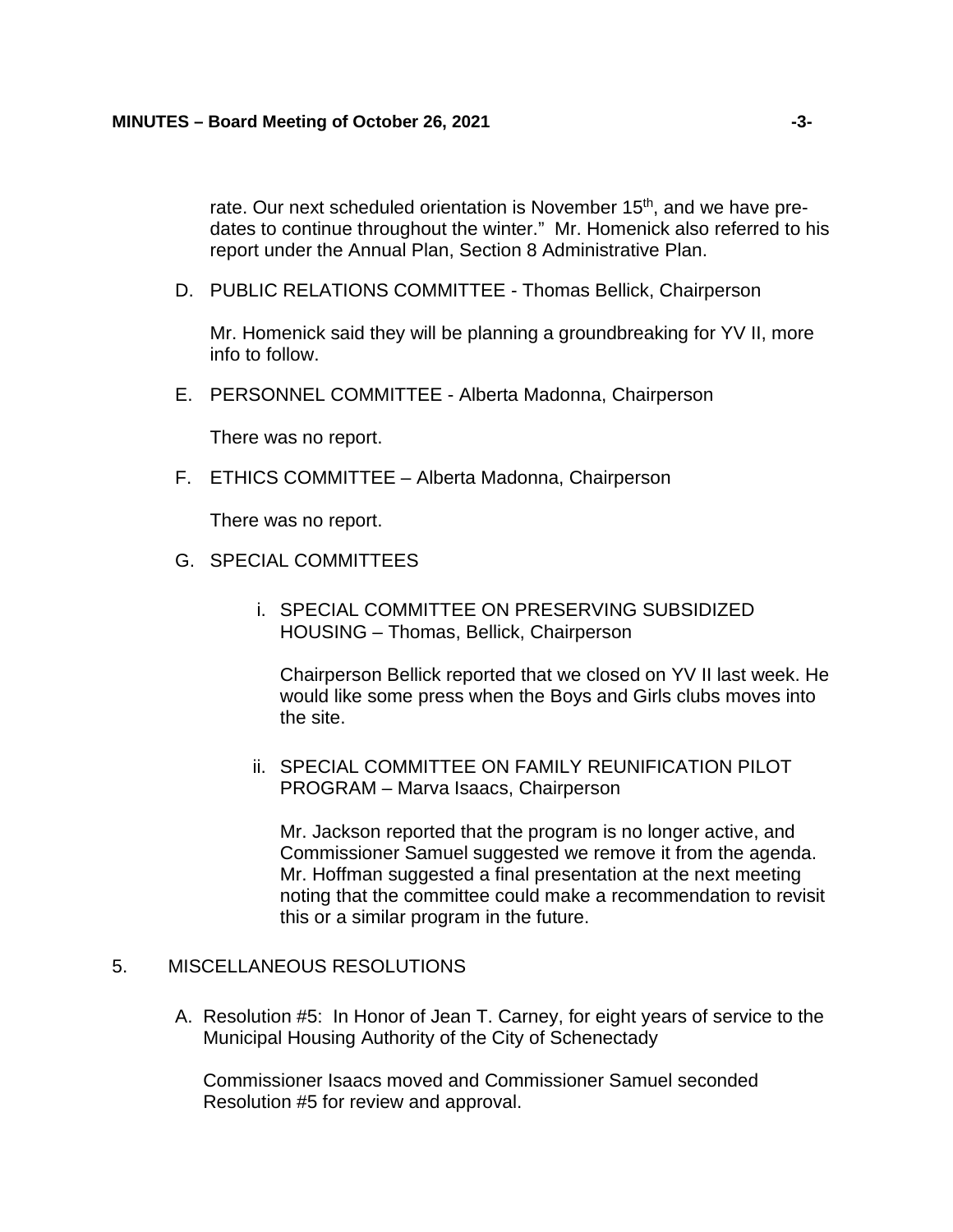The motion was passed with 4 ayes, 0 nays, 2 absent (Madonna, Kent).

6. COMMUNICATIONS

There were no communications.

7. REPORT OF EXECUTIVE DIRECTOR - Richard E. Homenick

Mr. Homenick summarized his report with special attention to the Annual Plan distribution.

He also referenced the letter to Edison's Grove asking for Board opinion. There were no thoughts against it, just agreement that we should take advantage of the job creation of this new industry.

8. SPECIAL ORDERS

There were no special orders.

9. UNFINISHED BUSINESS AND GENERAL ORDERS

There was no unfinished business or general orders.

10. NEW BUSINESS.

A. 2022 Annual Plan- this was discussed during the Executive Director's report.

11. APPROVAL OF EXECUTIVE SESSION AGENDA

Commissioner Isaacs moved and Commissioner Johnson seconded to go into Executive Session for reason of (d) discussions regarding proposed, pending, or current litigation.

The motion was passed with 4 ayes, 0 nays, 2 absent. (Madonna, Kent).

Commissioner Johnson moved and Commissioner Isaacs seconded the motion to go back into regular session.

The motion was passed with 4 ayes, 0 nays, 2 absent (Madonna, Kent).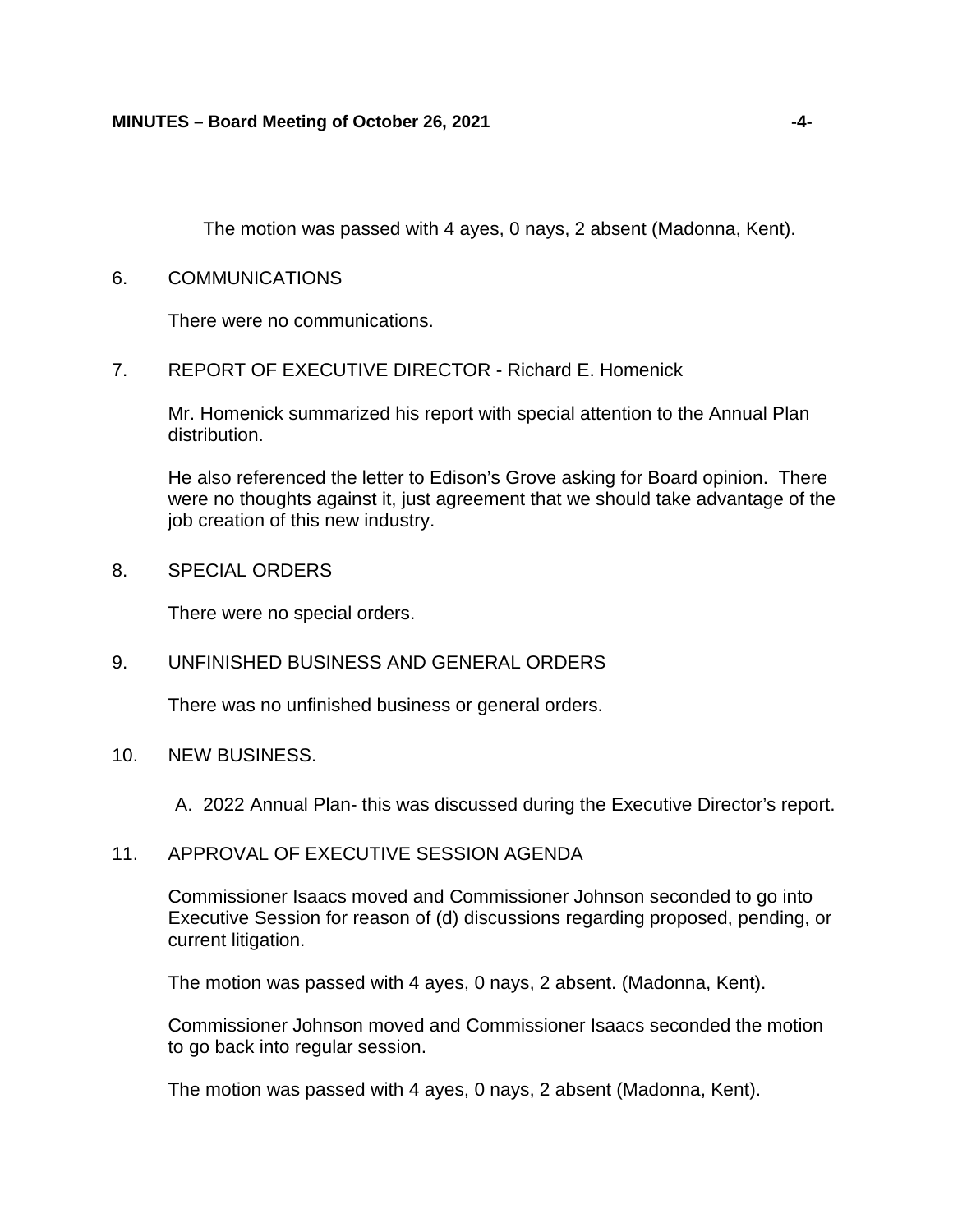### 12. ADJOURNMENT

Commissioner Isaacs moved and Commissioner Samuel seconded for adjournment of the October 26, 2021, regular board meeting.

The motion was passed with 4 ayes, 0 nays, 2 absent (Madonna, Kent).

The meeting was adjourned at 5:53pm.

**###**

Approved Date

\_\_\_\_\_\_\_\_\_\_\_\_\_\_\_\_\_\_\_\_\_\_\_\_\_\_\_\_\_\_\_\_\_\_\_\_\_ Richard E. Homenick, Executive Secretary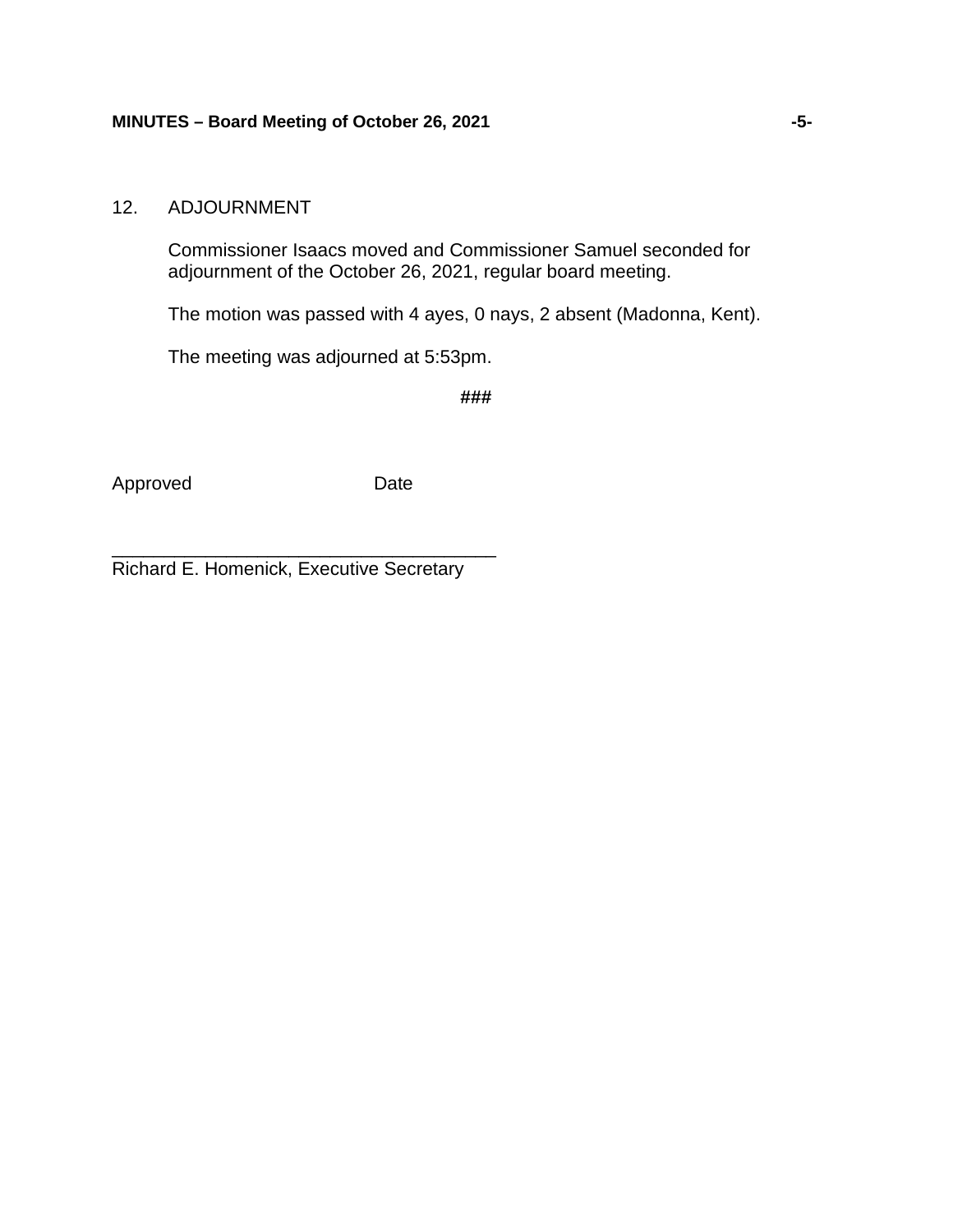### **RESOLUTION:**

### **PASSED AT A REGULAR MEETING OF THE MUNICIPAL HOUSING AUTHORITY OF THE CITY OF SCHENECTADY HELD ON NOVEMBER 30, 2021**

RE: Award of Bid – Metro Ford for the purchase of a Vehicle Replacement - Truck for the Downtown AMP for \$61,286.18

Commissioner moved and Commissioner seconded the following resolution:

- **WHEREAS:** As required by the Authority's Procurement Policy, the Authority publicly advertised for a Vehicle Replacement – Truck; and
- **WHEREAS:** The Authority received 1 bid from Metro Ford; and
- **WHEREAS:** The bid from Metro Ford meets cost reasonableness

**THEREFORE BE IT RESOLVED:** That the Board of Commissioners of the Municipal Housing Authority of the City of Schenectady authorizes the purchase of a Vehicle - Truck in the amount of in the amount of \$61,286.18.

The motion was passed with ayes, nays, absent

Certified to be a true copy of the Resolution passed at a regular meeting held on November 30, 2021

\_\_\_\_\_\_\_\_\_\_\_\_\_\_\_\_\_\_\_\_\_\_\_\_\_\_\_\_\_\_\_\_\_\_\_\_\_ Richard E. Homenick, Executive Secretary

Reviewed and approved by Counsel:

\_\_\_\_\_\_\_\_\_\_\_\_\_\_\_\_\_\_\_\_\_\_\_\_\_\_\_\_\_\_\_\_\_\_\_\_\_\_ Gregory J. Hoffman, SMHA Attorney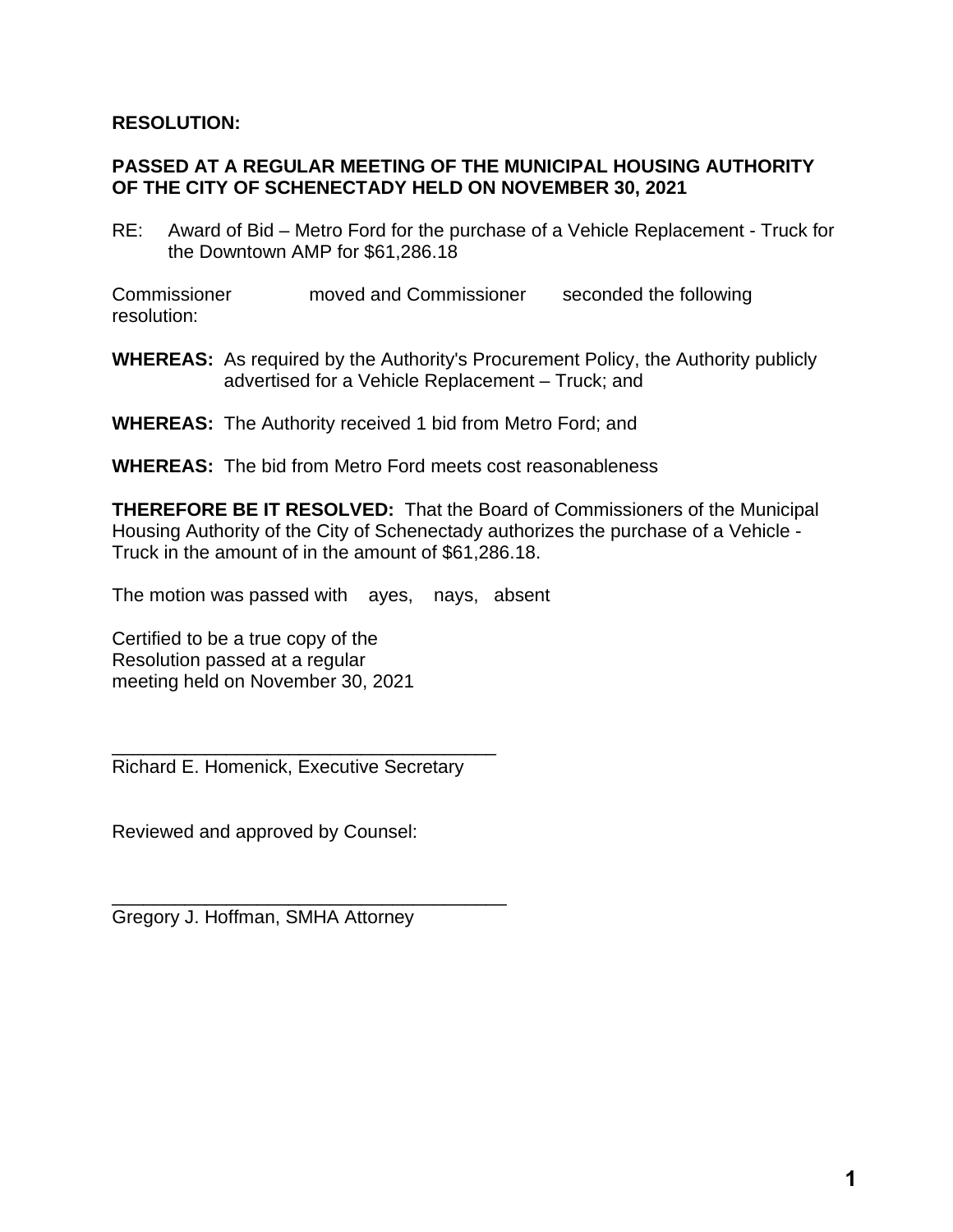### **RESOLUTION:**

### **PASSED AT A REGULAR MEETING OF THE MUNICIPAL HOUSING AUTHORITY OF THE CITY OF SCHENECTADY HELD ON NOVEMBER 30, 2021**.

RE: Change Order #3, \$0.00, MPC Construction Services, LLC., Exterior Balcony Repairs and Partial Roof Replacement on Building 4 at Schonowee Village;

Commissioner moved and Commissioner seconded the following Resolution:

- **WHEREAS:** It has come to the attention of the Municipal Housing Authority Board of Commissioners that certain conditions exist at the Exterior Balcony Repairs and Partial Roof Replacement on Building 4 at Schonowee Village project that require a contract Change Order relating to the work; and
- **WHEREAS:** This is Change Order #3, Exterior Balcony Repairs and Partial Roof Replacement on Building 4 at Schonowee Village; and
- **WHEREAS:** Said changes have been fully explained to the Board of Commissioners and recommended by the Executive Director and Project Architect, Heather Sanders of Synthesis Architects, LLP., with figures provided as follows:

| <b>Original Contract Sum</b>            | \$212,682.00 |
|-----------------------------------------|--------------|
| Net Change by Previous Change Orders    | \$24,589.31  |
| Contract Sum Prior to this Change Order | \$237,271.31 |
| The Contract Sum will Increase by       | \$0.00       |
| The New Contract Sum will be            | \$237,271.31 |

There will be a 176 day time extension. The Contract Completion Date is May 27, 2022.

**THEREFORE, BE IT RESOLVED**: The Board of Commissioners of the Municipal Housing Authority of the City of Schenectady authorizes approval of Change Order #3 to MPC Construction Services, LLC., for work at Exterior Balcony Repairs and Partial Roof Replacement on Building 4 at Schonowee Village.

The motion was passed with ayes, nays, absent

Certified to be a true copy of the resolution passed at the regular meeting held on November 30, 2021.

\_\_\_\_\_\_\_\_\_\_\_\_\_\_\_\_\_\_\_\_\_\_\_\_\_\_\_\_\_\_\_\_\_\_ Richard E. Homenick, Executive Secretary Reviewed and Approved by Counsel:

\_\_\_\_\_\_\_\_\_\_\_\_\_\_\_\_\_\_\_\_\_\_\_\_\_\_\_\_\_\_\_\_\_\_\_\_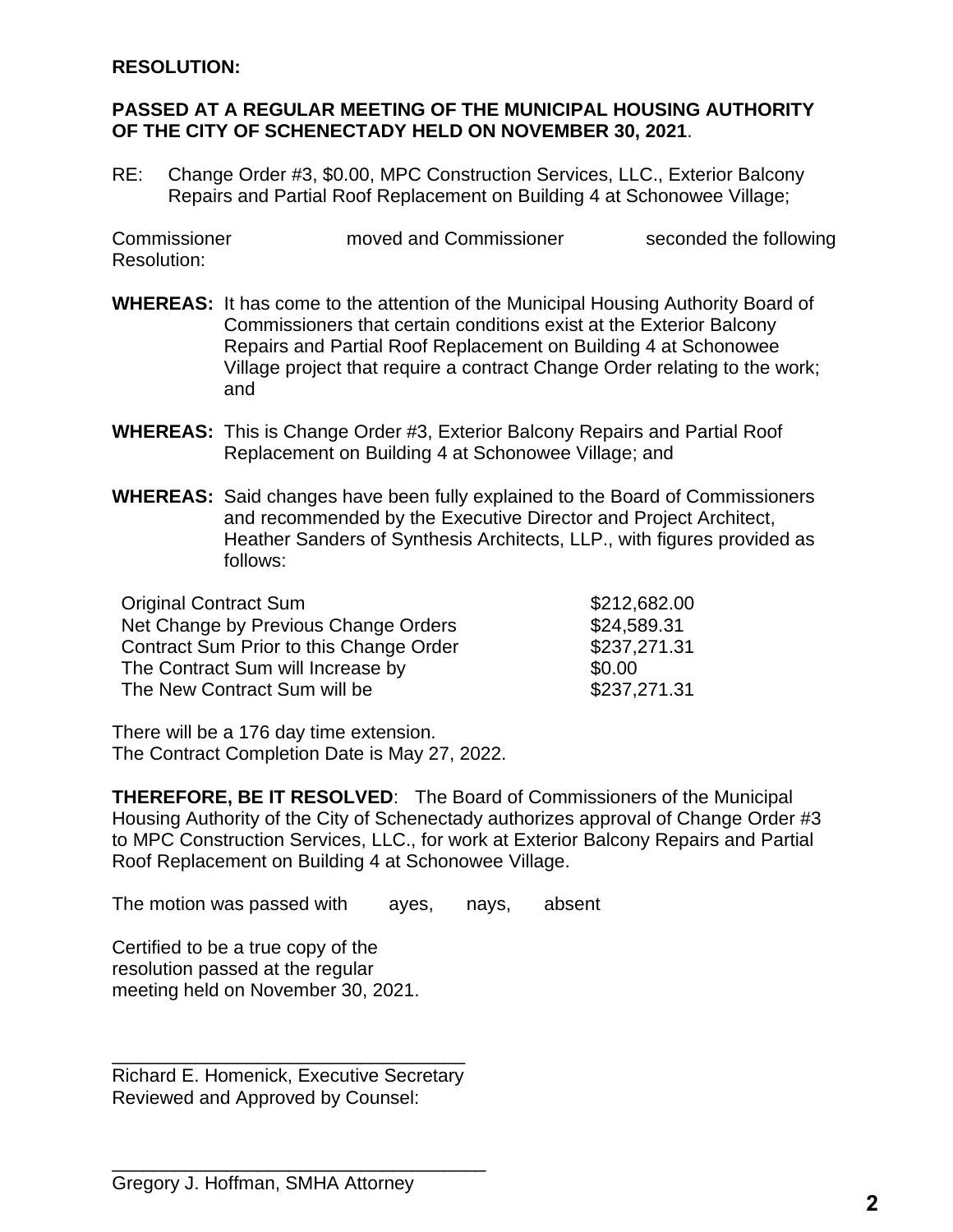# $\mathbf{AIA}^*$  Document G701 $^*$  – 2017

# **Change Order**

| <b>PROJECT:</b> (Name and address)             | <b>CONTRACT INFORMATION:</b>              | <b>CHANGE ORDER INFORMATION:</b>      |
|------------------------------------------------|-------------------------------------------|---------------------------------------|
| <b>Schenectady Municipal Housing Authority</b> | <b>Contract For: General Construction</b> | Change Order Number: GC-03            |
| Project No. 21-0003                            |                                           |                                       |
| Building 4 at Schonowee Village                |                                           |                                       |
| <b>Millard Street</b>                          | Date: July 6, 2021                        | Date: November 5, 2021                |
| Schenectady, NY 12308                          |                                           |                                       |
| <b>OWNER:</b> (Name and address)               | <b>ARCHITECT:</b> (Name and address)      | <b>CONTRACTOR:</b> (Name and address) |
| Schenectady Municipal Housing                  | Synthesis Architects, LLP                 | <b>MPC Construction Services, LLC</b> |
| Authority, 375 Broadway                        | 162 Jay Street                            | 2244 Maxon Road Extension             |
| Schenectady, NY 12305                          | Schenectady, NY 12305                     | Schenectady, NY 12308                 |

#### THE CONTRACT IS CHANGED AS FOLLOWS:

(Insert a detailed description of the change and, if applicable, attach or reference specific exhibits. Also include agreed upon adjustments attributable to executed Construction Change Directives.)

Additional time is required to complete this contract as the weather is no longer conducive to painting the exterior steel or applying a sealer to the exterior brick. It should be noted there will be painting when the existing roof is removed and prior to the new roof being installed, This painting will delay the installation of the new roof. The work will be carried over to the spring and then resume when weather is favorable for this work.

| The original Contract Sum was                                            | 212,682.00   |
|--------------------------------------------------------------------------|--------------|
| The net change by previously authorized Change Orders                    | 24.589.31    |
| The Contract Sum prior to this Change Order was                          | 237, 271, 31 |
| The Contract Sum will be unchanged by this Change Order in the amount of | 0.00         |
| The new Contract Sum including this Change Order will be                 | 237, 271, 31 |
|                                                                          |              |

The Contract Time will be increased by one hundred seventy-six (176) days. The new date of Substantial Completion will be May 27, 2022.

NOTE: This Change Order does not include adjustments to the Contract Sum or Guaranteed Maximum Price, or the Contract Time, that have been authorized by Construction Change Directive until the cost and time have been agreed upon by both the Owner and Contractor, in which case a Change Order is executed to supersede the Construction Change Directive.

### NOT VALID UNTIL SIGNED BY THE ARCHITECT, CONTRACTOR AND OWNER.

| <b>ARCHITECT</b> (Firm name) |  |  |
|------------------------------|--|--|
|                              |  |  |
|                              |  |  |
| <b>SNATURE</b>               |  |  |

Heather L. Sanders, Project Architect PRINTED NAME AND TITLE

Synthesis Architects, LLP

MPC Construction Services, LLC

**CONTRACTOR** (Firm name) lene Cil **SIGNATURE** 

Diana Ceballos, Secretary

PRINTED NAME AND TITLE

**Schenectady Municipal Housing** Authority **OWNER** (Firm name)

**SIGNATURE** 

Richard E. Homenick, Executive Director PRINTED NAME AND TITLE

**DATE** 

1

AIA Document G701<sup>w</sup> - 2017. Copyright @ 1979, 1987, 2000 , 2001 and 2017 by The American Institute of Architects. All rights reserved. The "American Institute of Architects," "AIA," the AIA Logo, and "AIA Contract Documents" are registered trademarks and may not be used without permission. This document was produced by AIA software at 13:33:00 ET on 11/05/2021 under Order No.3912335947 which expires on 03/06/2022, is not for resale, is licensed for one-time Was produced by AiA soliware at 10.00.00 ET on Thomas. Show Show Terms of Service. To report copyright violations, e-mail copyright@aia.org.<br>User Notes: (3B9ADA45) (3B9ADA45)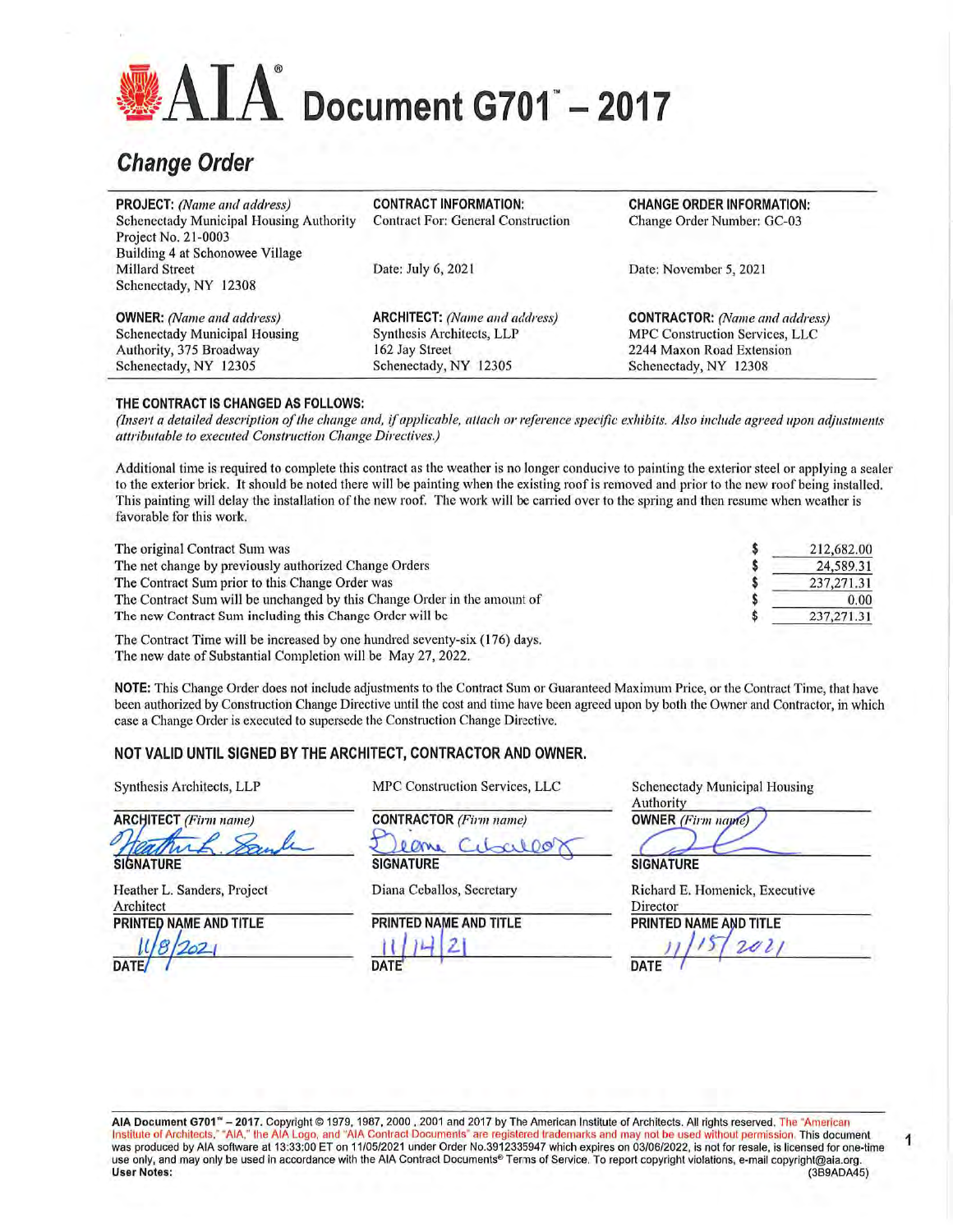

**Board of Commissioners** Alberta Madonna Marva H. Isaacs

**Thomas Bellick, Chairperson** Haileab Samuel Joan Johnson Pauline Kent

## **FINDING OF FACT**

The Schenectady Municipal Housing Authority has reviewed its records to ensure all information provided by the Contractor listed below is accurate, and the cause of the delay and the intent were not within the Contractor's control.

> **CONTRACTOR: MPC Construction Services, LLC. CHANGE ORDER NUMBER: 3 PROJECT:** Exterior Balcony Repairs and Partial Roof Replacement on Building 4 at **Schonowee Village ARCHITECT:** Synthesis Architects, LLP.

Reason For Delay: The weather is no longer conducive to painting the exterior steel or applying a sealer to the exterior brick. It should be noted there will be painting when the existing roof is removed, and prior to the new roof being installed. This painting will delay the installation of the new roof. The work will be carried over to the spring and then resume when weather is favorable for this work.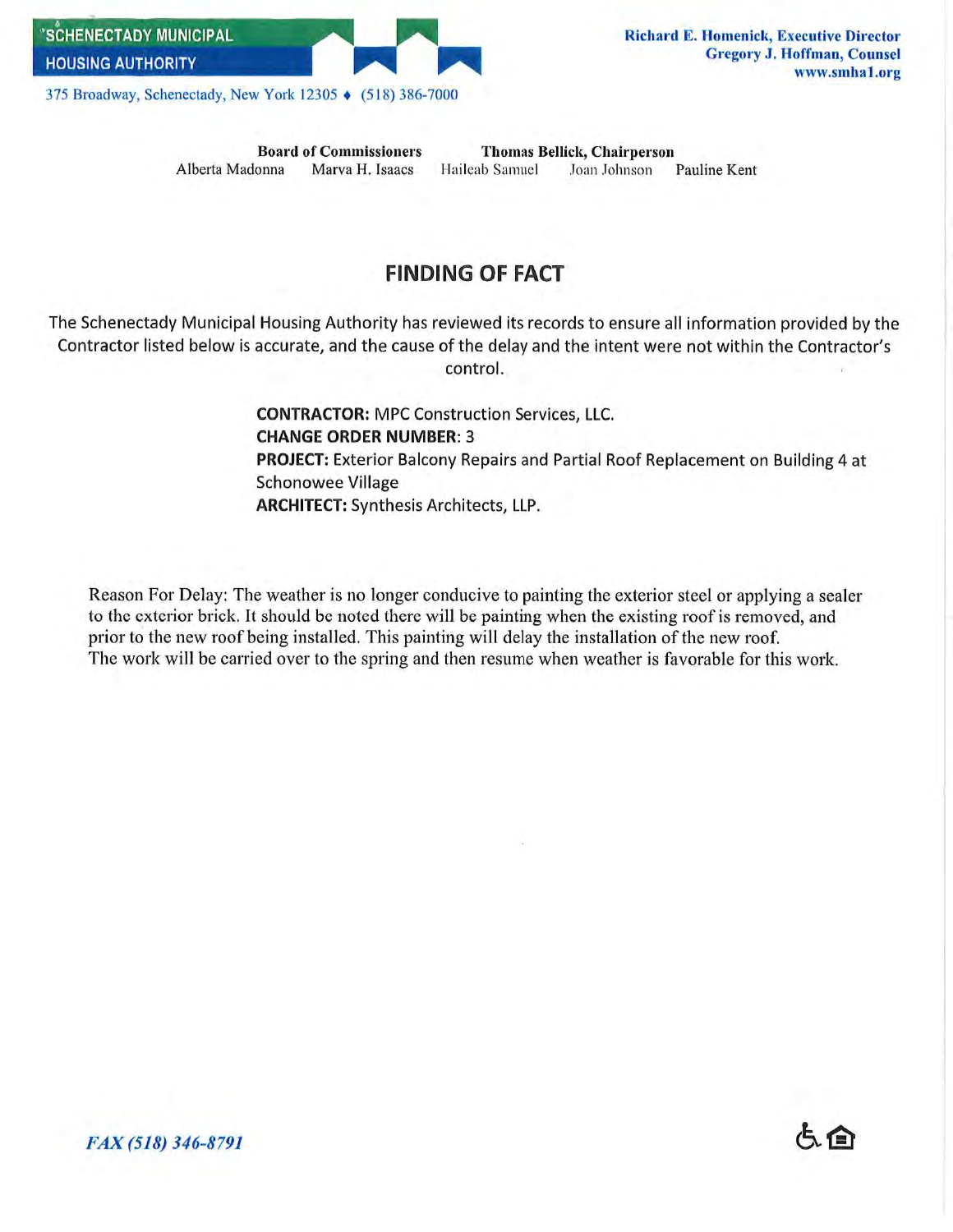Finding of Fact

 $\rightarrow$ 

9. i.

PAGE TWO

Reviewed and Approved by:

Gregory J. Hoffman, SMHA Counsel

 $\frac{1}{0}$  toy

Date

Santes

Project Architect / Engineer

Date

 $\overline{5}$ 

**Executive Director** 

 $11/10/202$ 

Date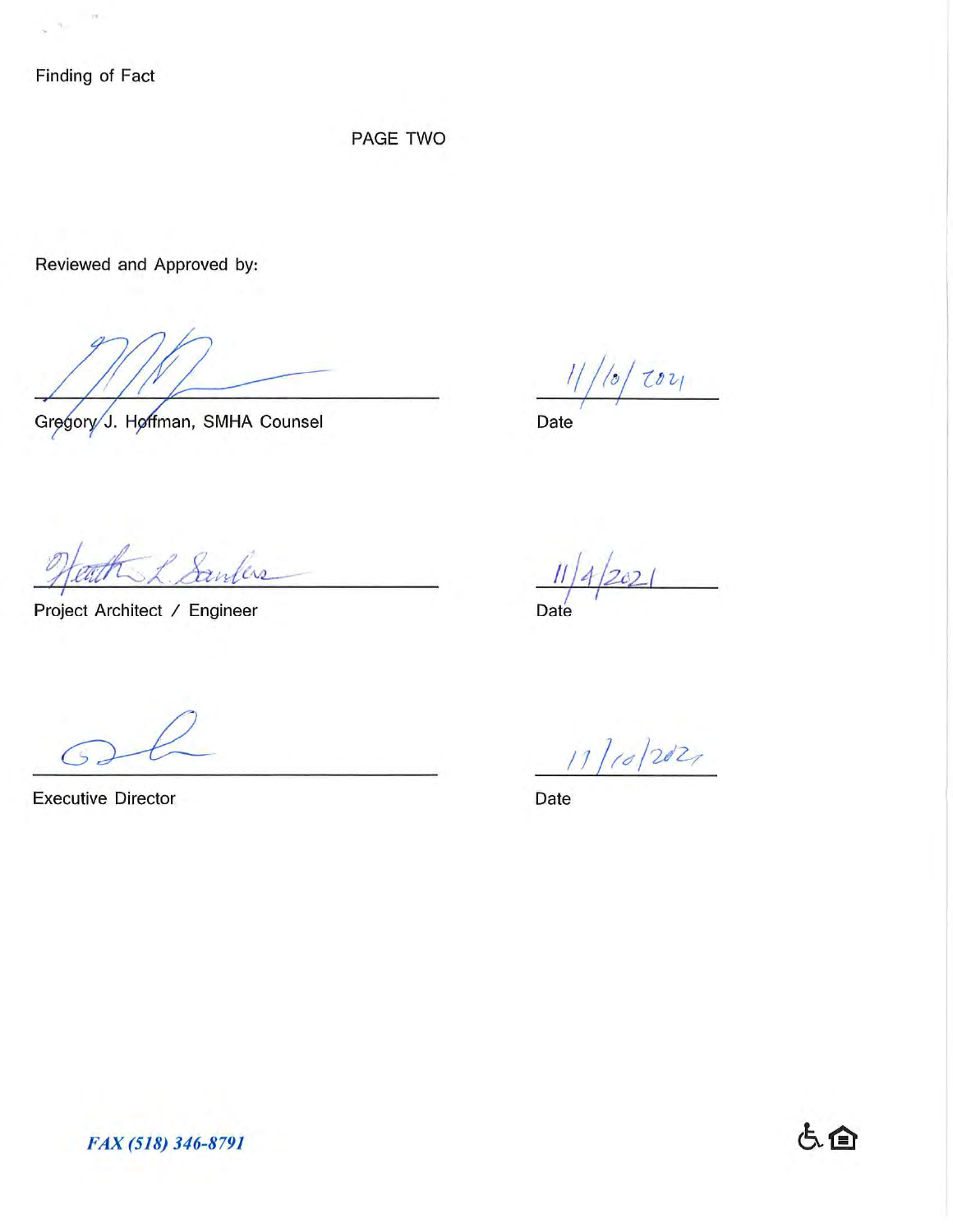# Report to the Board of Commissioners Schenectady Municipal Housing Authority

November 30, 2021 Richard E. Homenick, Executive Director

### **Federal Fiscal Year (FFY) 2022 HUD Appropriations Bill**

FFY2022 appropriations bills have stalled as Congress and the President focus on the Build Back Better Act. The Federal budget process requires Congress and the President to agree on 12 separate annual appropriations bills, including the T-HUD bill, before the fiscal year ends on September 30. The deadline was not met, and to prevent a government shutdown, Congress passed a Continuing Resolution (CR) to keep the government operating through December 3, 2021. It is likely that another CR will be passed to extend funding into 2022. We will continue to operate under the 2021 budget until a new T-HUD bill is passed. The Senate and House T-HUD bills are close in overall funding.

*Public Housing Operating Fund:* The Senate bill provides the higher figure, coming in at 3.7 percent more than FY2021, which may result in 100 percent funding of the operating fund for the first time in many years.

*Public Housing Capital Fund:* The Senate bill provides the higher figure, coming in at a 30 percent increase over FY2021 funding.

*Section 8 Administrative Fees:* The Senate bill provides the higher figure coming in at 16.2 percent more than FY2021. While these funds are critical to the success of the program, recent funding for administrative fees has only been sufficient to support a prorated allocation in the 80 to 85 percent range, so it is welcome news to see funding proposed that will significantly increase administrative fees.

### **Non-Payment of Rent: Eviction Moratorium & Emergency Rental Assistance Program**

I have cited in earlier reports that the Emergency Rental Assistance Program (ERAP) prioritizes applications from families that do not receive a housing subsidy, including Section 8 and Public Housing. However, ERAP success is directly linked to the duration of the eviction moratorium, so it's important to track ERAP progress.

As of 11/14/21, New York State ERAP funds are exhausted for residents with income up to 80 percent Area Median Income, except for these seven counties: Dutchess, Nassau, Niagara, Oneida, Saratoga, Suffolk, Westchester. About \$20.2 million in rent relief has been paid out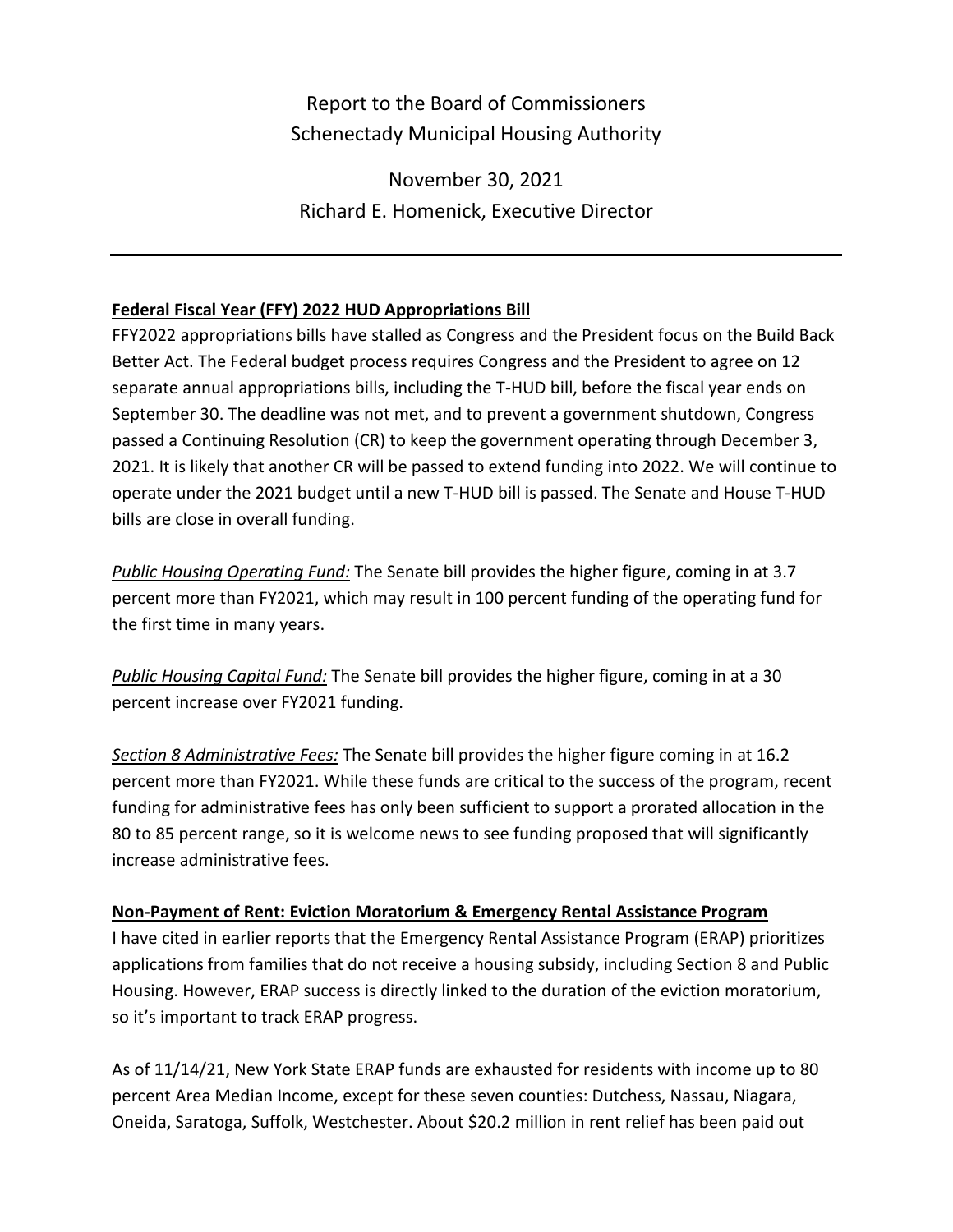Report to the Board of Commissioners November 30, 2021

among 2,500 applicants to capital region landlords. Through 11/9/21, Schenectady County payments total \$4,284,102 for rent in arrears and prospective rent payments.

Governor Hochul has requested an additional \$1 billion from the federal government for rental assistance. Due to the many families in need of rental assistance, it is likely Governor Hochul will ask the legislature to extend the eviction moratorium, which expires 1/15/22.

The New York State eviction moratorium prevents landlords from evicting tenants who submit a Hardship Declaration to their landlords or the court, thereby halting the eviction case. This in turn causes a hardship for landlords who rely on rent payments to maintain safe and secure apartments, and who must pay property taxes and mortgage payments. A copy of the New York State Hardship Declaration follows this report.

As of 10/31/21, SMHA's tenant accounts receivable for rent was \$760,754.30. This includes 358 families in arrears averaging \$2,125 per family. We are currently able to operate as usual and pay the bills, but this situation is not sustainable.

In September, we resumed the legal process for rent collection while in compliance with the CDC eviction moratorium order, but the results under the moratorium were not great. Of the 72 petitions to court that we served, 43 tenants signed a Hardship Declaration which stopped the eviction process, and 17 tenants paid their balance due.

Governor Hochul is concerned that lifting the eviction moratorium will result in a mass wave of evictions across the State. While I share this concern, SMHA is obligated to continue the eviction process against families in arrears, and once the moratorium is lifted tenants will not have the protection of the Hardship Declaration.

### **Yates Village Phase 2**

Buildings B and F have been fenced off from the rest of the property. Building B demolition should begin Monday, 11/22.

We are still in process of relocating families from Buildings C and G. We started with 62 families, and as of 11/17/21, there are 40 families remaining to be relocated.

♦♦♦♦♦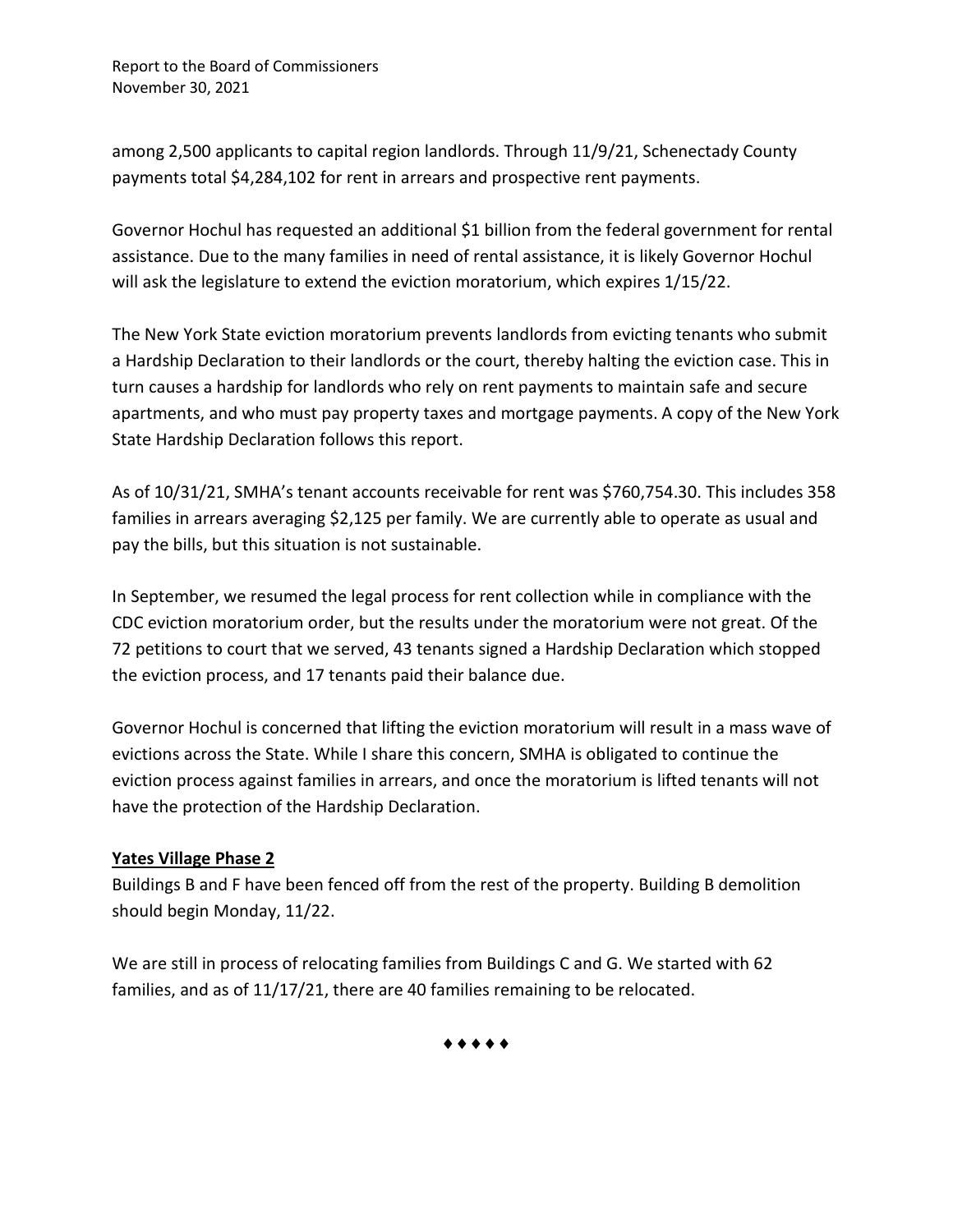

# **NOTICE TO TENANT:**

If you have lost income or had increased costs during the COVID-19 pandemic, or moving would pose a significant health risk for you or a member of your household due to an increased risk for severe illness or death from COVID-19 due to an underlying medical condition, and you sign and deliver this hardship declaration form to your landlord, you may be protected from eviction until at least January 15, 2022 for nonpayment of rent or for holding over after the expiration of your lease. If your landlord files an eviction against you and you provide this form to the landlord or the court, the eviction proceedings will be postponed until January 15, 2022 unless your landlord moves to challenge your declaration of hardship. If the court finds your hardship claim valid, the eviction proceeding will be postponed until after January 15, 2022. While the eviction proceeding is postponed, you may remain in possession of your unit. You may still be evicted for violating your lease by intentionally causing significant damage to the property or persistently and unreasonably engaging in behavior that substantially infringes on the use and enjoyment of other tenants or occupants or causes a substantial safety hazard to others.

If your landlord has provided you with this form, your landlord must also provide you with a mailing address and e-mail address to which you can return this form. If your landlord has already started an eviction proceeding against you, you can return this form to either your landlord, the court, or both at any time. You should keep a copy or picture of the signed form for your records. You will still owe any unpaid rent to your landlord. You should also keep careful track of what you have paid and any amount you still owe.

For more information about legal resources that may be available to you, go to [www.nycourts.gov/evictions/nyc/](http://www.nycourts.gov/evictions/nyc/) or call 718-557-1379 if you live in New York City or go to [www.nycourts.gov/evictions/outside-nyc/](http://www.nycourts.gov/evictions/outside-nyc/) or call a local bar association or legal services provider if you live outside of New York City. Financial assistance may be available to you, even if you have not qualified for assistance in the past. You should contact your local housing assistance office or the Office of Temporary and Disability Assistance (OTDA) for application information.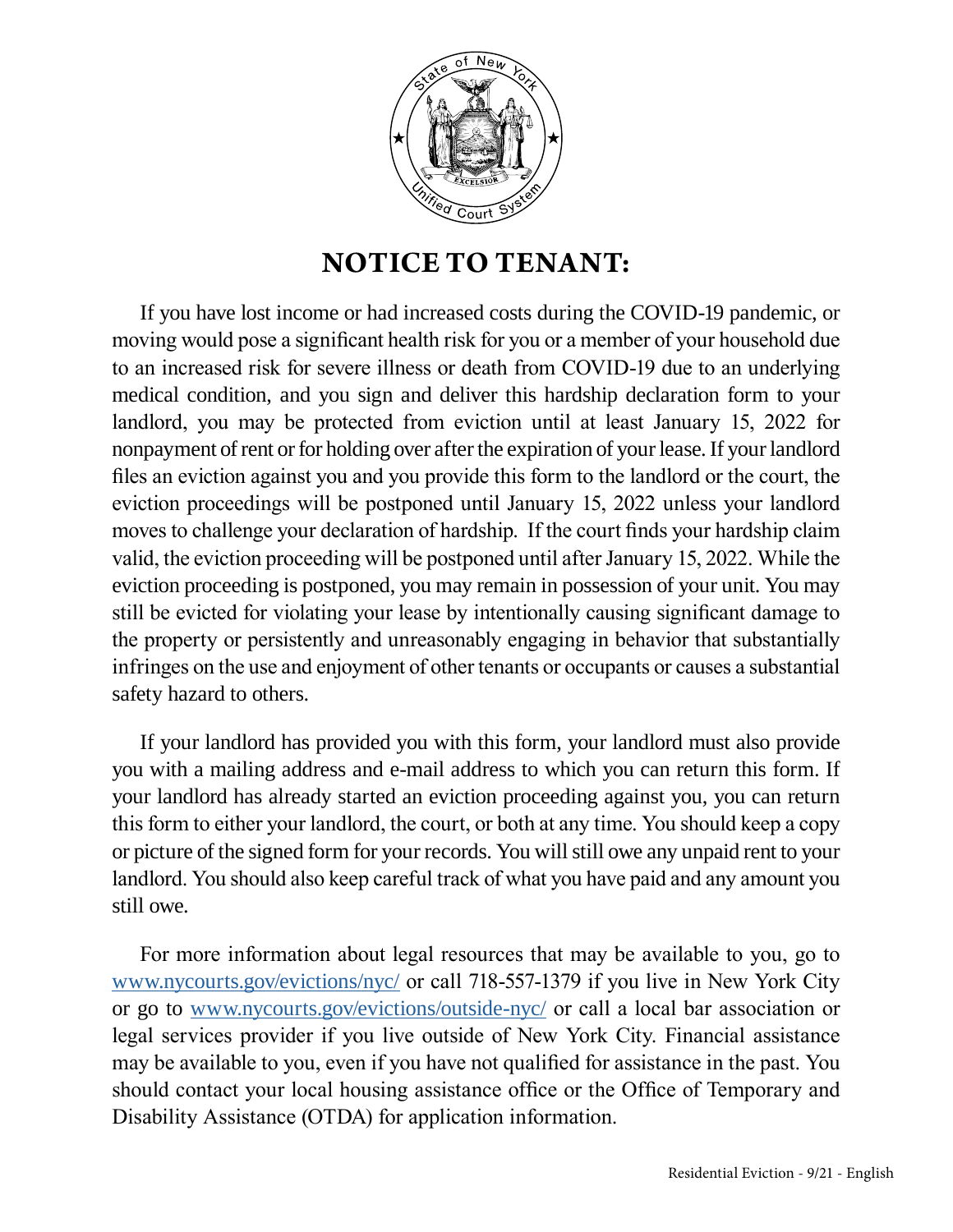

Index Number (if known/applicable):

County and Court (if known/applicable):

# **TENANT'S DECLARATION OF HARDSHIP DURING THE COVID-19 PANDEMIC**

I am a tenant, lawful occupant, or other person responsible for paying rent, use and occupancy, or any other financial obligation under a lease or tenancy agreement at (address of dwelling unit):

## **YOU MUST INDICATE BELOW YOUR QUALIFICATION FOR EVICTION PROTECTION BY SELECTING OPTION "A" OR "B", OR BOTH.**

- $\Box$  A. I am experiencing financial hardship, and I am unable to pay my rent or other financial obligations under the lease in full or obtain alternative suitable permanent housing because of one or more of the following:
	- 1. Significant loss of household income during the COVID-19 pandemic.
	- 2. Increase in necessary out-of-pocket expenses related to performing essential work or related to health impacts during the COVID-19 pandemic.
	- 3. Childcare responsibilities or responsibilities to care for an elderly, disabled, or sick family member during the COVID-19 pandemic have negatively affected my ability or the ability of someone in my household to obtain meaningful employment or earn income or increased my necessary out-of-pocket expenses.
	- 4. Moving expenses and difficulty I have securing alternative housing make it a hardship for me to relocate to another residence during the COVID-19 pandemic.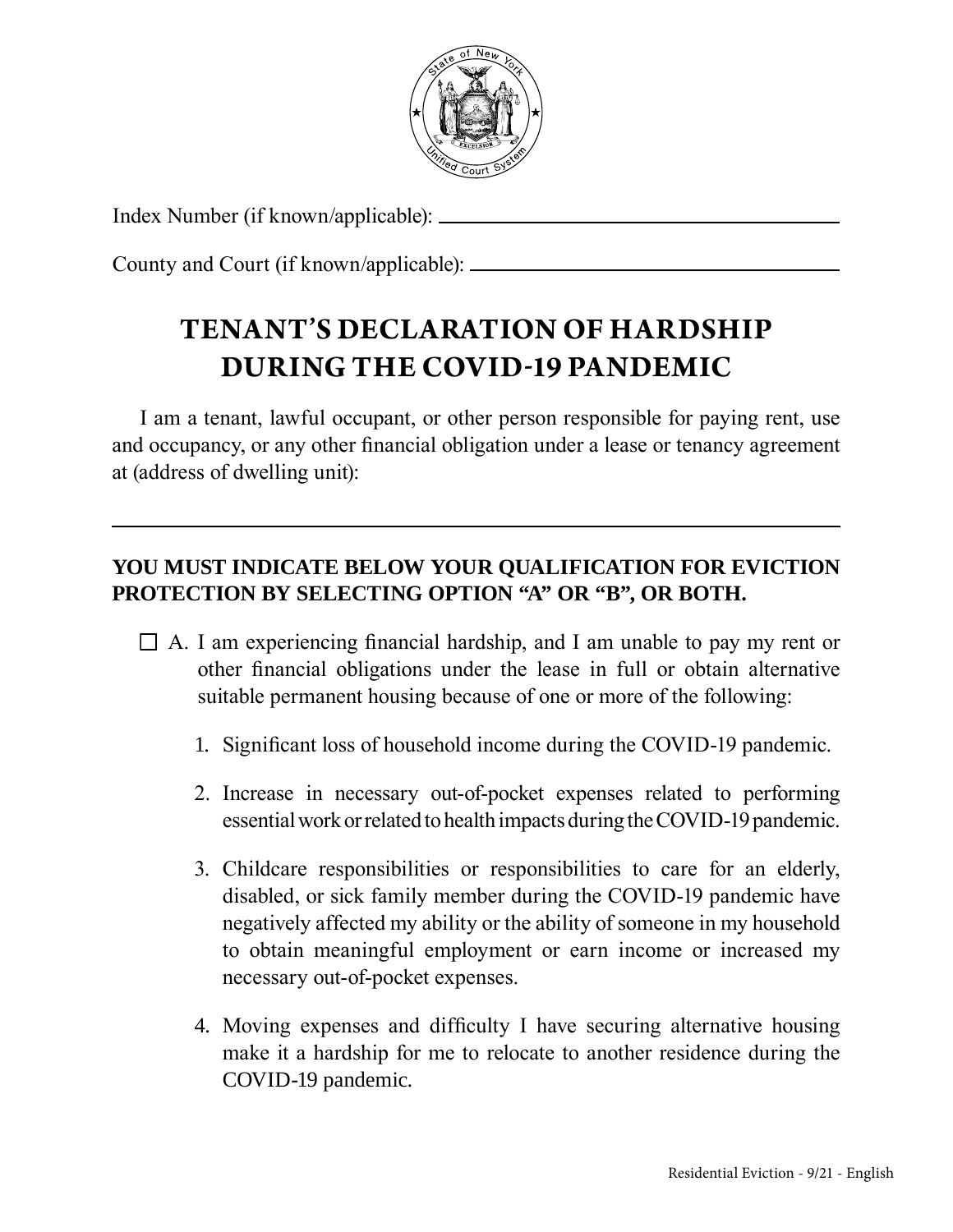5. Other circumstances related to the COVID-19 pandemic have negatively affected my ability to obtain meaningful employment or earn income or have significantly reduced my household income or significantly increased my expenses.

To the extent I have lost household income or had increased expenses, any public assistance, including unemployment insurance, pandemic unemployment assistance, disability insurance, or paid family leave, that I have received since the start of the COVID-19 pandemic does not fully make up for my loss of household income or increased expenses.

 $\Box$  B. Vacating the premises and moving into new permanent housing would pose a significant health risk because I or one or more members of my household have an increased risk for severe illness or death from COVID-19 due to being over the age of sixty-five, having a disability or having an underlying medical condition, which may include but is not limited to being immunocompromised.

I understand that I must comply with all other lawful terms under my tenancy, lease agreement or similar contract. I further understand that lawful fees, penalties or interest for not having paid rent in full or met other financial obligations as required by my tenancy, lease agreement or similar contract may still be charged or collected and may result in a monetary judgment against me. I further understand that my landlord may request a hearing to challenge the certification of hardship made herein, and that I will have the opportunity to participate in any proceedings regarding my tenancy. I further understand that my landlord may be able to seek eviction after January 15, 2022, and that the law may provide certain protections at that time that are separate from those available through this declaration.

> Signed: Printed name: Date signed:

**NOTICE:** You are signing and submitting this form under penalty of law. That means it is against the law to make a statement on this form that you know is false.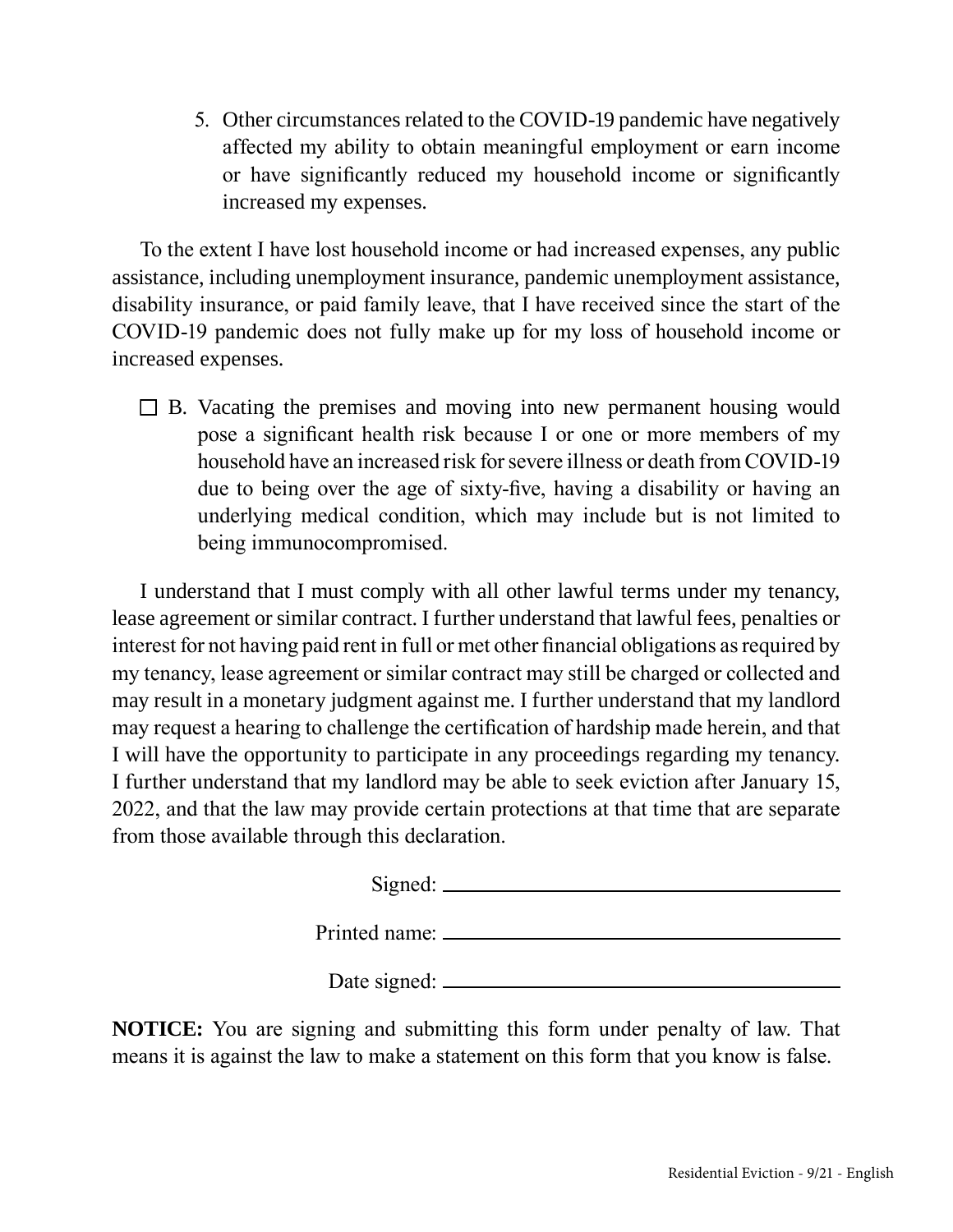# **Central Office Cost Center Statement of Revenues and Expenses For the Seven Months Ended October 31, 2021**

|                                                | <b>ANNUAL</b><br><b>BUDGET</b> | <b>ACTUAL</b> | <b>BUDGET</b> | <b>VARIANCE</b><br>Favorable<br>(Unfavorable) |
|------------------------------------------------|--------------------------------|---------------|---------------|-----------------------------------------------|
| Revenue                                        |                                |               |               |                                               |
| 707100 Management Fee Revenue                  | 1,165,300.00                   | 661,011.91    | 679,758.35    | (18, 746.44)                                  |
| 707300 Bookkeeping Fee Revenue                 | 209,300.00                     | 117,097.50    | 122,091.65    | (4,994.15)                                    |
| 707400 Fee for Service - Trash Removal         | 441,000.00                     | 241,738.42    | 257,250.00    | (15,511.58)                                   |
| 707401 Fee for Service - Legal                 | 112,370.00                     | 86,325.00     | 65,549.15     | 20,775.85                                     |
| 707402 Fee for Service - IT                    | 95,900.00                      | 47,550.00     | 55,941.65     | (8,391.65)                                    |
| 707406 Fee for Service - LBP Clearance Testing | 25,900.00                      | 6,677.00      | 15,108.35     | (8,431.35)                                    |
| <b>Total Operating Revenue</b>                 | 2,049,770.00                   | 1,160,399.83  | 1,195,699.15  | (35, 299.32)                                  |
| Administrative Expenses                        |                                |               |               |                                               |
| 911000 Administrative Salaries                 | 1,061,700.00                   | 645,409.71    | 619,325.00    | (26,084.71)                                   |
| 912000 Auditing Fees                           | 500.00                         | 500.00        | 291.65        | (208.35)                                      |
| 915000 Employee Benefit Contributions - Admin. | 299,400.00                     | 217,252.69    | 174,650.00    | (42, 602.69)                                  |
| 916000 Office Supplies                         | 5,250.00                       | 2,767.48      | 3,062.50      | 295.02                                        |
| 916001 Membership Dues and Fees                | 1,400.00                       | 1,314.00      | 816.65        | (497.35)                                      |
| 916002 Telephone                               | 10,850.00                      | 4,457.94      | 6,329.15      | 1,871.21                                      |
| 916003 Publications and Subscriptions          | 2,000.00                       | 1,643.13      | 1,166.65      | (476.48)                                      |
| 916004 Computer Supplies                       | 12,500.00                      | 9,646.23      | 7,291.65      | (2, 354.58)                                   |
| 916005 Administrative Contracts                | 19,050.00                      | 38,799.85     | 11,112.50     | (27, 687.35)                                  |
| 916006 Postage                                 | 4,000.00                       | 2,242.63      | 2,333.35      | 90.72                                         |
| 919000 Other Expenses                          | 7,700.00                       | 5,274.59      | 4,491.65      | (782.94)                                      |
| 919001 Advertising - Bids                      | 250.00                         | 550.00        | 145.85        | (404.15)                                      |
| 916007 Staff Training                          | 2,000.00                       | 3,676.00      | 1,166.65      | (2,509.35)                                    |
| 918000 Travel                                  | 2,000.00                       | 247.80        | 1,166.65      | 918.85                                        |
| <b>Total Administrative Expenses</b>           | 1,428,600.00                   | 933,782.05    | 833,349.90    | (100, 432.15)                                 |
| Utilities                                      |                                |               |               |                                               |
| 931000 Water                                   | 400.00                         | 146.50        | 233.35        | 86.85                                         |
| 932000 Electricity                             | 1,650.00                       | 1,206.23      | 962.50        | (243.73)                                      |
| 933000 Gas                                     | 1,500.00                       | 730.68        | 875.00        | 144.32                                        |
| <b>Total Utilities Expense</b>                 | 3,550.00                       | 2,083.41      | 2,070.85      | (12.56)                                       |
| Maintenance Expenses                           |                                |               |               |                                               |
| 941000 Maintenance Salaries                    | 74,300.00                      | 59,438.35     | 43,341.65     | (16,096.70)                                   |
| 945000 Employee Benefit Contribution - Maint.  | 16,400.00                      | 14,952.08     | 9,566.65      | (5,385.43)                                    |
| 942003 Automtive Parts                         | 250.00                         | 916.68        | 145.85        | (770.83)                                      |
| 942004 Cleaning Supplies                       | 0.00                           | 2.73          | 0.00          | (2.73)                                        |
| 942009 Gasoline                                | 2,500.00                       | 1,381.50      | 1,458.35      | 76.85                                         |
| 942012 Trash and Refuse Removal Supplies       | 0.00                           | 44.02         | 0.00          | (44.02)                                       |
| 942014 Safety Supplies                         | 500.00                         | 161.28        | 291.65        | 130.37                                        |
| 942015 Miscellaneous Supplies                  | 3,500.00                       | 2,037.84      | 2,041.65      | 3.81                                          |
| 942017 Uniforms                                | 250.00                         | 113.70        | 145.85        | 32.15                                         |
| 943010 Vehicle Repair                          | 1,600.00                       | 3,889.70      | 933.35        | (2,956.35)                                    |
| 943013 Miscellaneous Contracts                 | 0.00                           | 311.51        | 0.00          | (311.51)                                      |
| 943021 Garbage and Trash Removal Contracts     | 99,000.00                      | 69,819.59     | 57,750.00     | (12,069.59)                                   |
| <b>Total Maintenance Expenses</b>              | 198,300.00                     | 153,068.98    | 115,675.00    | (37, 393.98)                                  |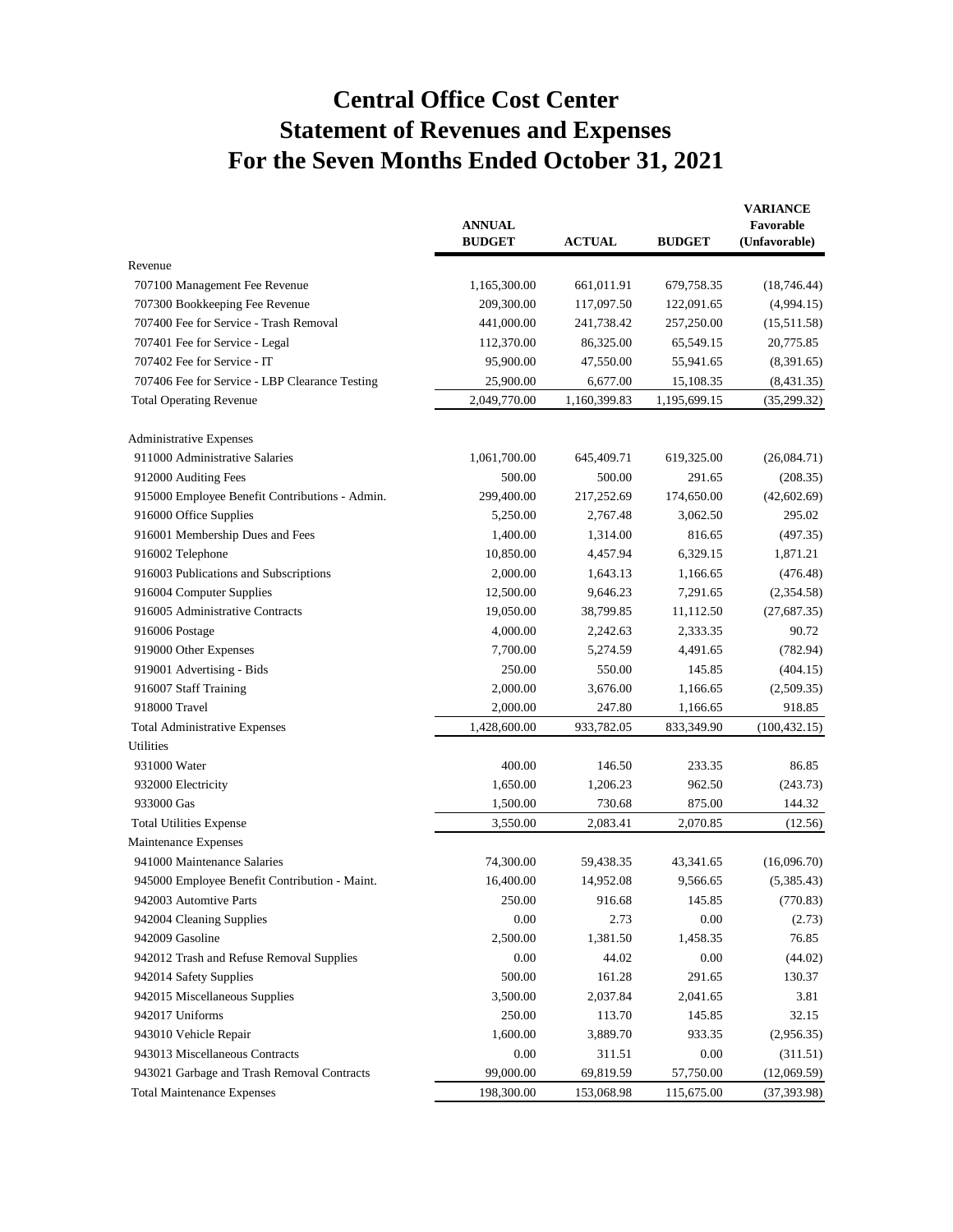# **Central Office Cost Center Statement of Revenues and Expenses For the Seven Months Ended October 31, 2021**

|                                                      | <b>ANNUAL</b><br><b>BUDGET</b> | <b>ACTUAL</b> | <b>BUDGET</b> | VARIANCE<br>Favorable<br>(Unfavorable) |
|------------------------------------------------------|--------------------------------|---------------|---------------|----------------------------------------|
| <b>Insurance Expense</b>                             |                                |               |               |                                        |
| 961200 Liability Insurance                           | 2,050.00                       | 1,206.17      | 1,195.85      | (10.32)                                |
| 961300 Worker's Compensation Insurance               | 20,100.00                      | 15,408.03     | 11,725.00     | (3,683.03)                             |
| 961400 Other Insurance                               | 2,700.00                       | 1,571.43      | 1,575.00      | 3.57                                   |
| <b>Total Insurance Expense</b>                       | 24,850.00                      | 18,185.63     | 14,495.85     | (3,689.78)                             |
| <b>General Expenses</b>                              |                                |               |               |                                        |
| 945120 Post Retirement Expense                       | 56,350.00                      | 36,864.53     | 32,870.85     | (3,993.68)                             |
| <b>Total General Expenses</b>                        | 56,350.00                      | 36,864.53     | 32,870.85     | (3,993.68)                             |
| <b>Total Operating Expenses</b>                      | 1,711,650.00                   | 1,143,984.60  | 998,462.45    | (145, 522, 15)                         |
| <b>Excess Revenues Over Expenses from Operations</b> | 338,120.00                     | 16,415.23     | 197,236.70    | (180, 821.47)                          |
| Other Income                                         |                                |               |               |                                        |
| 711000 Investment Income                             | 1,950.00                       | 348.61        | 1,137.50      | (788.89)                               |
| 712000 Mortgage Interest Income                      | 1,150.00                       | 622.60        | 670.85        | (48.25)                                |
| 715000 Other Revenue                                 | 0.00                           | 3,774.16      | 0.00          | 3,774.16                               |
| <b>Total Other Income</b>                            | 3,100.00                       | 4,745.37      | 1,808.35      | 2,937.02                               |
| <b>Excess Revenues Over Expenses</b>                 | 341,220.00                     | 21,160.60     | 199,045.05    | (177, 884.45)                          |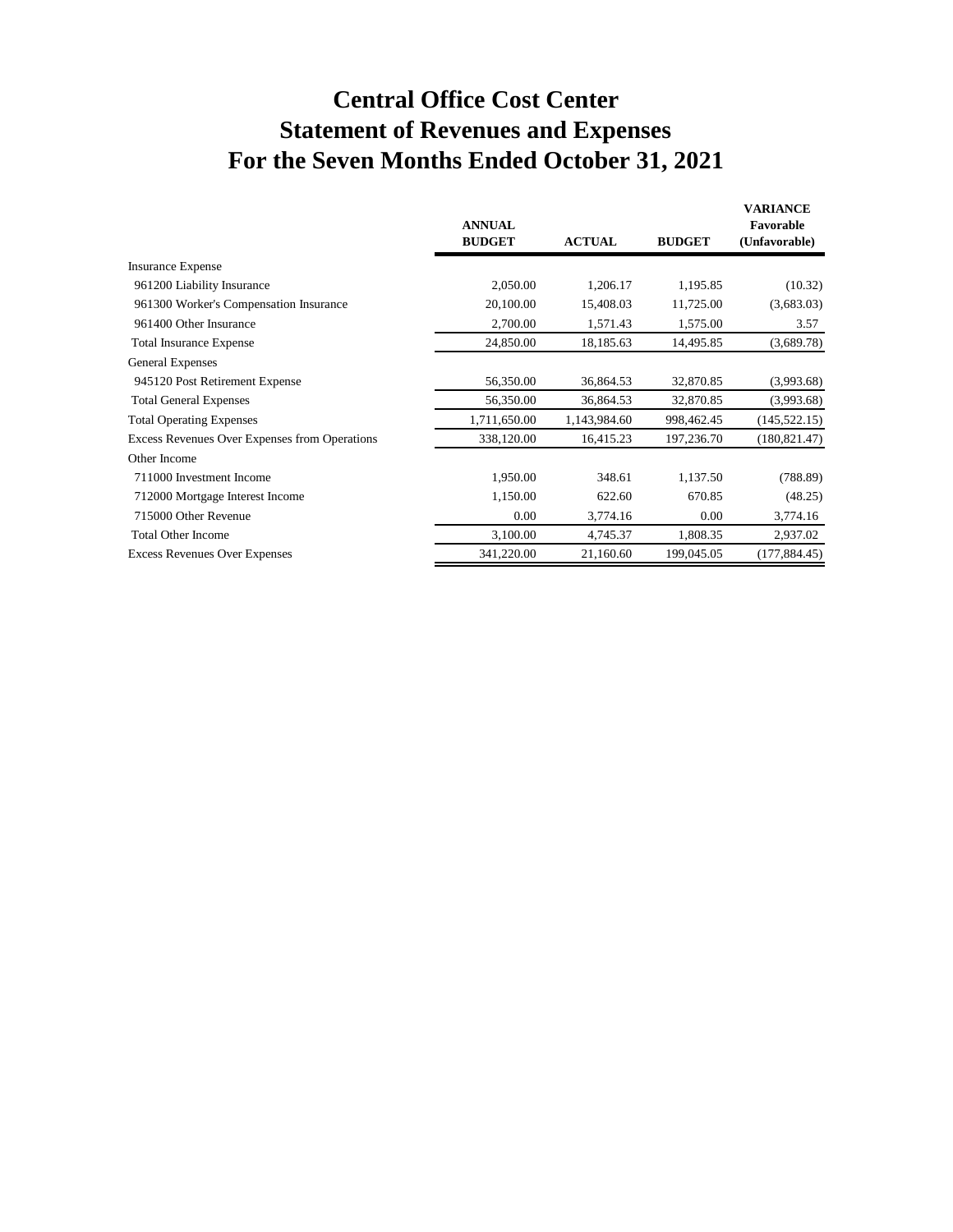# **Downtown AMP Statement of Revenues and Expenses For the Seven Months Ended October 31, 2021**

|                                          | <b>ANNUAL</b><br><b>BUDGET</b> | <b>ACTUAL</b> | <b>BUDGET</b> | <b>VARIANCE</b><br>Favorable<br>(Unfavorable) |
|------------------------------------------|--------------------------------|---------------|---------------|-----------------------------------------------|
| Revenue                                  |                                |               |               |                                               |
| 703000 Dwelling Rent                     | 1,518,000.00                   | 941,821.96    | 885,500.00    | 56,321.96                                     |
| Less: 703001 Vacancy Loss                | 30,360.00                      | 27,855.87     | 17,710.00     | (10, 145.87)                                  |
| Net Dwelling Rent                        | 1,487,640.00                   | 913,966.09    | 867,790.00    | 46,176.09                                     |
| Other Tenant Revenue                     |                                |               |               |                                               |
| 704001 Late Fees                         | 6,700.00                       | 9,988.55      | 3,908.35      | 6,080.20                                      |
| 704002 Damages                           | 7,900.00                       | 11,065.42     | 4,608.35      | 6,457.07                                      |
| 704003 Excess Utilities                  | 20,400.00                      | 18,873.95     | 11,900.00     | 6,973.95                                      |
| 714000 Fraud Recovery                    | 0.00                           | 1,266.66      | 0.00          | 1,266.66                                      |
| 704007 MAP Fees                          | 19,800.00                      | 10,169.00     | 11,550.00     | (1,381.00)                                    |
| <b>Total Other Tenant Revenue</b>        | 54,800.00                      | 51,363.58     | 31,966.70     | 19,396.88                                     |
| 706000 Operating Subsidy                 | 1,239,320.00                   | 762,308.00    | 722,936.65    | 39,371.35                                     |
| 715000 Other Revenue                     | 23,700.00                      | 38,129.72     | 13,825.00     | 24,304.72                                     |
| 715100 Non-Dwelling Rental Income        | 33,100.00                      | 19,299.00     | 19,308.35     | (9.35)                                        |
| 100100 Operating Transfers In            | 308,500.00                     | 182,387.22    | 179,958.35    | 2,428.87                                      |
| 711000 Interest Income                   | 1,700.00                       | 354.84        | 991.65        |                                               |
| Total Revenue                            | 3,148,760.00                   | 1,967,808.45  | 1,836,776.70  | (636.81)<br>131,031.75                        |
|                                          |                                |               |               |                                               |
| <b>Operating Expenses</b>                |                                |               |               |                                               |
| Project Based Fees                       |                                |               |               |                                               |
| 913000 Management Fee                    | 304,300.00                     | 179,824.26    | 177,508.35    | (2,315.91)                                    |
| 913100 Bookeeping Fee                    | 36,700.00                      | 21,202.50     | 21,408.35     | 205.85                                        |
| <b>Total Project Based Fees</b>          | 341,000.00                     | 201,026.76    | 198,916.70    | (2,110.06)                                    |
| <b>Administrative Expenses</b>           |                                |               |               |                                               |
| 911000 Administrative Salaries           | 220,000.00                     | 121,184.54    | 128,333.35    | 7,148.81                                      |
| 912000 Auditing Fees                     | 2,750.00                       | 2,100.00      | 1,604.15      | (495.85)                                      |
| 915000 Employee Benefit Contribution     | 64,100.00                      | 30,011.98     | 37,391.65     | 7,379.67                                      |
| 916000 Office Supplies                   | 4,200.00                       | 5.495.45      | 2,450.00      | (3,045.45)                                    |
| 916001 Membership Dues and Fees          | 700.00                         | 688.00        | 408.35        | (279.65)                                      |
| 916002 Telephone                         | 9,700.00                       | 5,657.46      | 5,658.35      | 0.89                                          |
| 916003 Publications and Subscription     | 200.00                         | 0.00          | 116.65        | 116.65                                        |
| 916004 Computer Supplies                 | 10,700.00                      | 4,724.83      | 6,241.65      | 1,516.82                                      |
| 916005 Administrative Contracts          | 9,300.00                       | 4,730.52      | 5,425.00      | 694.48                                        |
| 916006 Postage                           | 5,000.00                       | 3,278.17      | 2,916.65      | (361.52)                                      |
| 916007 Staff Training                    | 200.00                         | 650.00        | 116.65        | (533.35)                                      |
| 916008 IT- Fee for Service               | 24,000.00                      | 9,900.00      | 14,000.00     | 4,100.00                                      |
| 917000 Legal Expense-Fee for Service     | 33,050.00                      | 23,475.00     | 19,279.15     | (4,195.85)                                    |
| 919000 Other Expenses                    | 0.00                           | 75.94         | 0.00          | (75.94)                                       |
| 919002 Tenant Screening                  | 900.00                         | 320.51        | 525.00        | 204.49                                        |
| 919001 Advertising-Bids                  | 200.00                         | 1,030.10      | 116.65        | (913.45)                                      |
| <b>Total Administrative Expenses</b>     | 726,000.00                     | 414,349.26    | 423,499.95    | 9,150.69                                      |
| <b>Tenant Services</b>                   |                                |               |               |                                               |
| 921000 Tenant Services- Salaries         | 111,100.00                     | 64,464.88     | 64,808.35     | 343.47                                        |
| 923000 Employee Benefits-Tenant Services | 41,130.00                      | 23,672.73     | 23,992.50     | 319.77                                        |
| 924000 Tenant Services Other             | 2,750.00                       | 2,344.17      | 1,604.15      | (740.02)                                      |
| <b>Total Tenant Services</b>             | 154,980.00                     | 90,481.78     | 90,405.00     | (76.78)                                       |
| <b>Utilities Expense</b>                 |                                |               |               |                                               |
| 931000 Water                             | 87,550.00                      | 43,189.94     | 51,070.85     | 7,880.91                                      |
| 932000 Electricity                       | 244,000.00                     | 154,230.09    | 142,333.35    | (11,896.74)                                   |
| 933000 Gas                               | 62,800.00                      | 20,003.47     | 36,633.35     | 16,629.88                                     |
| <b>Total Utility Expenses</b>            | 394,350.00                     | 217,423.50    | 230,037.55    | 12,614.05                                     |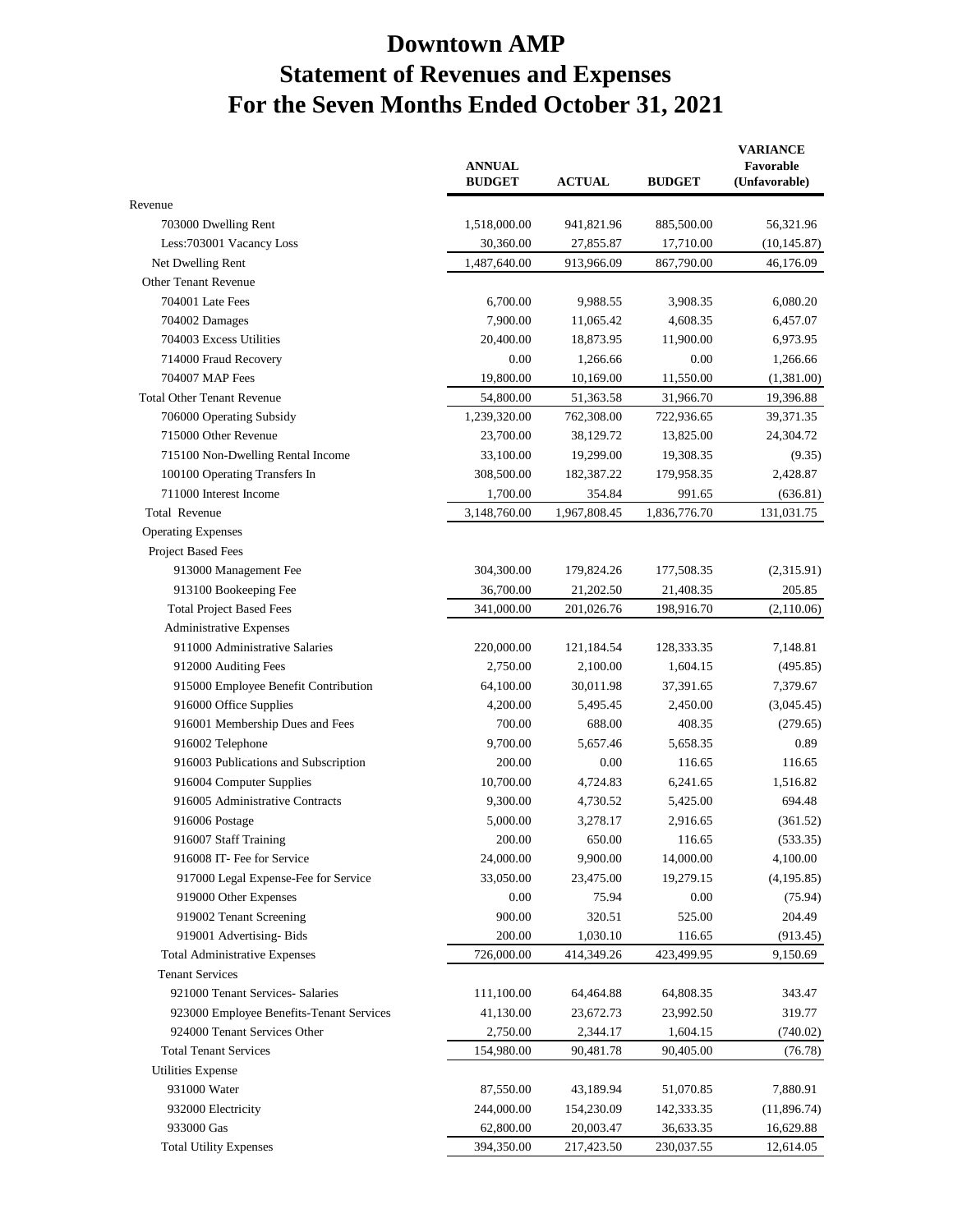# **Downtown AMP Statement of Revenues and Expenses For the Seven Months Ended October 31, 2021**

|                                              | <b>ANNUAL</b><br><b>BUDGET</b> | <b>ACTUAL</b> | <b>BUDGET</b> | <b>VARIANCE</b><br>Favorable<br>(Unfavorable) |
|----------------------------------------------|--------------------------------|---------------|---------------|-----------------------------------------------|
| <b>Ordinary Maintenance Operations</b>       |                                |               |               |                                               |
| 941000 Ordinary Maint & Operations- Labor    | 417,000.00                     | 249,933.97    | 243,250.00    | (6,683.97)                                    |
| 945000 Employee Benefit Contributions-Maint. | 113,300.00                     | 75,074.92     | 66,091.65     | (8,983.27)                                    |
| Maintenance Materials                        |                                |               |               |                                               |
| 942000 Electrical Supplies                   | 4,800.00                       | 3,031.25      | 2,800.00      | (231.25)                                      |
| 942001 Plumbing Supplies                     | 14,200.00                      | 14,541.02     | 8,283.35      | (6,257.67)                                    |
| 942002 HVAC Supplies                         | 5,100.00                       | 5,648.82      | 2,975.00      | (2,673.82)                                    |
| 942003 Automotive Parts                      | 1,000.00                       | 30.00         | 583.35        | 553.35                                        |
| 942004 Cleaning Supplies & Chemical          | 30,000.00                      | 11,199.84     | 17,500.00     | 6,300.16                                      |
| 942005 Appliance Parts                       | 4,100.00                       | 1,920.22      | 2,391.65      | 471.43                                        |
| 942006 Small Tools                           | 2,000.00                       | 819.11        | 1,166.65      | 347.54                                        |
| 942007 Windows, Doors, Glass & Screens       | 2,400.00                       | 143.65        | 1,400.00      | 1,256.35                                      |
| 942008 Painting Supplies                     | 5,700.00                       | 4,806.45      | 3,325.00      | (1,481.45)                                    |
| 942009 Gasoline                              | 2,000.00                       | 890.16        | 1,166.65      | 276.49                                        |
| 942010 Salt, Sand & Ice Melt                 | 6,000.00                       | 1,975.22      | 3,500.00      | 1,524.78                                      |
| 942011 Ground Maintenance Supplies           | 5,500.00                       | 7,951.63      | 3,208.35      | (4,743.28)                                    |
| 942012 Trash and Refuse Removal Supplies     | 3,700.00                       | 3,706.77      | 2,158.35      | (1,548.42)                                    |
| 942013 Building Materials                    | 4,700.00                       | 5,425.46      | 2,741.65      | (2,683.81)                                    |
| 942014 Safety Supplies                       | 5,300.00                       | 1,575.54      | 3,091.65      | 1,516.11                                      |
| 942015 Miscellaneous Supplies                | 3,200.00                       | 1,791.73      | 1,866.65      | 74.92                                         |
| 942016 Door and Window Hardware              | 3,200.00                       | 126.60        | 1,866.65      | 1,740.05                                      |
| 942017 Uniforms                              | 3,500.00                       | 3,301.09      | 2,041.65      | (1,259.44)                                    |
| 942018 Expendable Equipment-Appliances       | 6,500.00                       | 5,530.28      | 3,791.65      | (1,738.63)                                    |
| 942019 Keys and Locksets                     | 2,000.00                       | 2,042.38      | 1,166.65      | (875.73)                                      |
| <b>Total Maintenance Materials</b>           | 114,900.00                     | 76,457.22     | 67,024.90     | (9,432.32)                                    |
| <b>Maintenance Contracts</b>                 |                                |               |               |                                               |
| 943000 Extermination Contracts               | 13,100.00                      | 10,663.25     | 7,641.65      | (3,021.60)                                    |
| 943001 Plumbing Contracts                    | 10,000.00                      | 21,254.61     | 5,833.35      | (15, 421.26)                                  |
| 943002 Electrical Contracts                  | 4,800.00                       | 2,517.20      | 2,800.00      | 282.80                                        |
| 943003 HVAC Contracts                        | 0.00                           | (3,613.26)    | 0.00          | 3,613.26                                      |
| 943004 Roofing Contracts                     | 12,000.00                      | 0.00          | 7,000.00      | 7,000.00                                      |
| 943005 Answering Service                     | 5,000.00                       | 2,518.64      | 2,916.65      | 398.01                                        |
| 943006 Fire Alarms Repairs & Inspection      | 11,200.00                      | 14,472.65     | 6,533.35      | (7,939.30)                                    |
| 943007 Medical Waste Removal                 | 1,300.00                       | 0.00          | 758.35        | 758.35                                        |
| 943008 Painting Contracts                    | 100,000.00                     | 0.00          | 58,333.35     | 58,333.35                                     |
| 943009 Landscaping and Tree Removal          | 2,000.00                       | 7.00          | 1,166.65      | 1,159.65                                      |
| 943010 Vehicle Repair                        | 1,500.00                       | 362.52        | 875.00        | 512.48                                        |
| 943011 Elevators                             | 32,000.00                      | 27,523.63     | 18,666.65     | (8,856.98)                                    |
| 943012 Mover Contracts                       | 0.00                           | 1,897.00      | 0.00          | (1,897.00)                                    |
| 943013 Miscellaneous Contracts               | 15,000.00                      | 15,822.46     | 8,750.00      | (7,072.46)                                    |
| 943014 Trash Collection - Fee for Services   | 194,500.00                     | 112,344.98    | 113,458.35    | 1,113.37                                      |
| 943016 EPC Performance and Maintenance       | 6,650.00                       | 8,921.95      | 3,879.15      | (5,042.80)                                    |
| 943019 LBP Clearance Testing                 | 15,600.00                      | 2,827.00      | 9,100.00      | 6,273.00                                      |
| <b>Total Maintenance Contracts</b>           | 424,650.00                     | 217,519.63    | 247,712.50    | 30,192.87                                     |
| <b>Total Ordinary Maintenance Operations</b> | 1,069,850.00                   | 618,985.74    | 624,079.05    | 5,093.31                                      |
| Protective Services Contracts                |                                |               |               |                                               |
| 952000 Protective Services Contracts         | 8,630.00                       | 5,034.40      | 5,034.15      | (0.25)                                        |
|                                              |                                |               |               |                                               |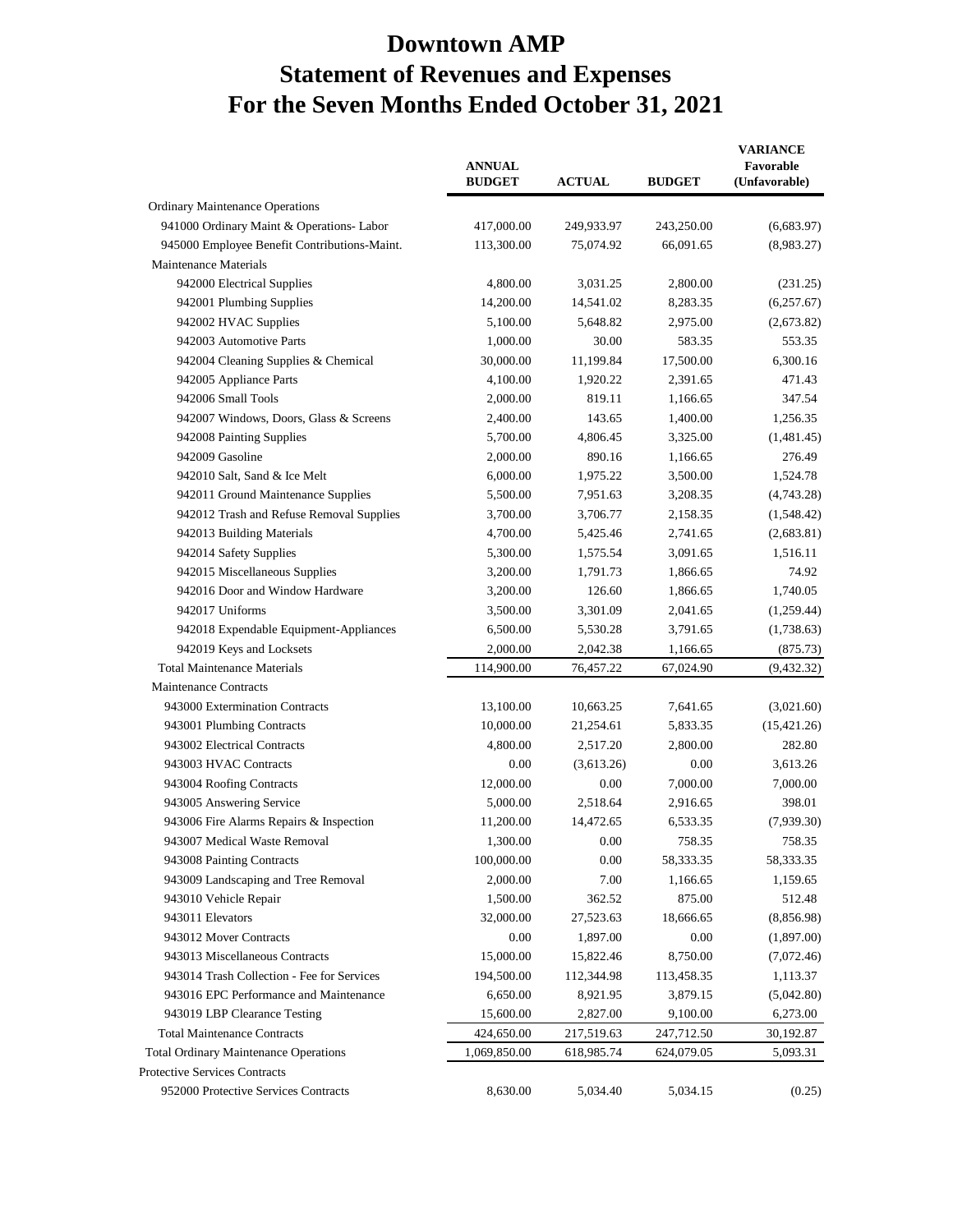# **Downtown AMP Statement of Revenues and Expenses For the Seven Months Ended October 31, 2021**

|                                                      | <b>ANNUAL</b><br><b>BUDGET</b> | <b>ACTUAL</b> | <b>BUDGET</b> | <b>VARIANCE</b><br>Favorable<br>(Unfavorable) |
|------------------------------------------------------|--------------------------------|---------------|---------------|-----------------------------------------------|
| <b>Insurance Expense</b>                             |                                |               |               |                                               |
| 961100 Property Insurance                            | 67,850.00                      | 39,562.25     | 39,579.15     | 16.90                                         |
| 961200 Liability Insurance                           | 41,950.00                      | 24,461.08     | 24,470.85     | 9.77                                          |
| 961300 Worker's Compensation Insurance               | 45,650.00                      | 26,558.98     | 26,629.15     | 70.17                                         |
| 961400 Other Insurance                               | 6,650.00                       | 4,404.39      | 3,879.15      | (525.24)                                      |
| <b>Total Insurance Expense</b>                       | 162,100.00                     | 94,986.70     | 94,558.30     | (428.40)                                      |
| Other General Expense                                |                                |               |               |                                               |
| 945120 Post Retirement Expense                       | 159,150.00                     | 99,024.06     | 92,837.50     | (6,186.56)                                    |
| 964000 Bad Debts- Tenant Rents                       | 21,650.00                      | 5,729.79      | 12,629.15     | 6,899.36                                      |
| 962001 Collection and Sheriff Fees                   | 16,900.00                      | 2,137.00      | 9,858.35      | 7,721.35                                      |
| 962003 FSS Excrow Expense                            | 600.00                         | 420.00        | 350.00        | (70.00)                                       |
| 967100 Interest of Mortgage Payable                  | 24,094.00                      | 14,317.21     | 14,054.85     | (262.36)                                      |
| Total 962000 General Expense                         | 222,394.00                     | 121,628.06    | 129,729.85    | 8,101.79                                      |
| <b>Total Operating Expense</b>                       | 2,738,304.00                   | 1,562,889.44  | 1,597,343.85  | 34,454.41                                     |
| <b>Excess Revenues Over Expenses from Operations</b> | 410,456.00                     | 404,919.01    | 239,432.85    | 165,486.16                                    |
| Other Income/Expense                                 |                                |               |               |                                               |
| Other Expense                                        |                                |               |               |                                               |
| 972000 Casualty Loss (Gain)                          | 0.00                           | (28, 263.18)  | 0.00          | 28,263.18                                     |
| <b>Total Other Expense</b>                           | 0.00                           | 28,263.18     | 0.00          | (28, 263.18)                                  |
| <b>Excess Revenues Over Expenses</b>                 | 410,456.00                     | 433,182.19    | 239,432.85    | 193,749.34                                    |
|                                                      |                                |               |               |                                               |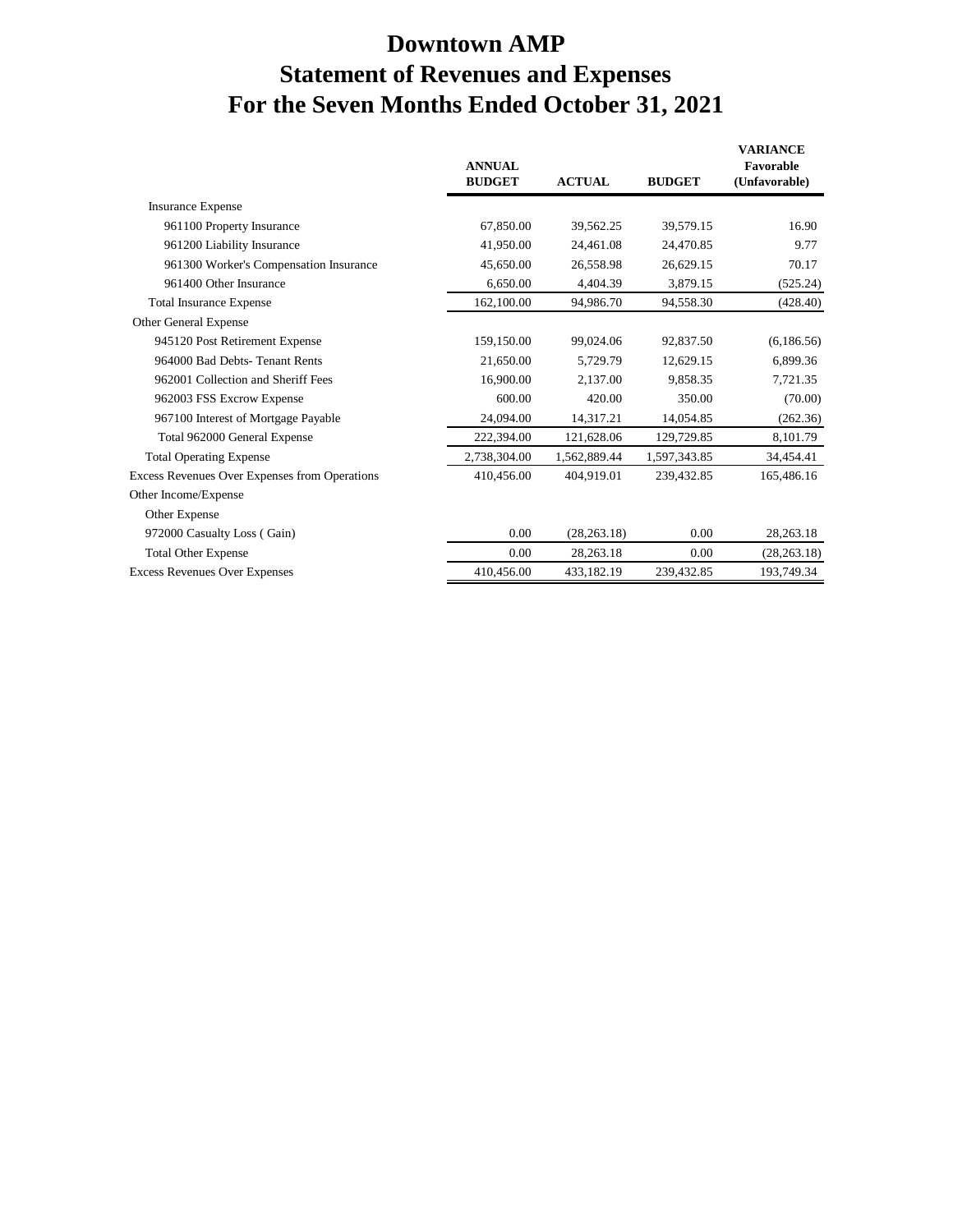# **Eastside AMP Statement of Revenues and Expenses For the Seven Months Ended October 31, 2021**

|                                          | <b>ANNUAL</b><br><b>BUDGET</b> | <b>ACTUAL</b> | <b>BUDGET</b> | <b>VARIANCE</b><br>Favorable<br>(Unfavorable) |
|------------------------------------------|--------------------------------|---------------|---------------|-----------------------------------------------|
| Revenue                                  |                                |               |               |                                               |
| 703000 Dwelling Rent                     | 1,430,000.00                   | 818,622.60    | 834,166.65    | (15,544.05)                                   |
| Less: 703001 Vacancy Loss                | 71,500.00                      | 35,618.16     | 41,708.35     | 6,090.19                                      |
| Net Dwelling Rent                        | 1,358,500.00                   | 783,004.44    | 792,458.30    | (9, 453.86)                                   |
| Other Tenant Revenue                     |                                |               |               |                                               |
| 704001 Late Fees                         | 9,000.00                       | 12,268.70     | 5,250.00      | 7,018.70                                      |
| 704002 Damages                           | 3,250.00                       | 6,210.84      | 1,895.85      | 4,314.99                                      |
| 704003 Excess Utilities                  | 85,300.00                      | 68,661.71     | 49,758.35     | 18,903.36                                     |
| <b>Total Other Tenant Revenue</b>        | 97,550.00                      | 87,141.25     | 56,904.20     | 30,237.05                                     |
| 706000 Operating Subsidy                 | 1,159,520.00                   | 651,307.00    | 676,386.65    | (25,079.65)                                   |
| 715000 Other Revenue                     | 7,100.00                       | 25,582.71     | 4,141.65      | 21,441.06                                     |
| 715001 Forfeited FSS Escrow              | 0.00                           | 374.57        | 0.00          | 374.57                                        |
| 715100 Non-Dwelling Rental Income        | 4,250.00                       | 6,000.00      | 2,479.15      | 3,520.85                                      |
| 100100 Operating Transfers In            | 329,100.00                     | 198,934.07    | 191,975.00    | 6,959.07                                      |
| 711000 Interest Income                   | 1,150.00                       | 858.46        | 670.85        | 187.61                                        |
| <b>Total Revenue</b>                     | 2,957,170.00                   | 1,753,202.50  | 1,725,015.80  | 28,186.70                                     |
| <b>Operating Expenses</b>                |                                |               |               |                                               |
| Project Based Fees                       |                                |               |               |                                               |
| 913000 Management Fee                    | 221,000.00                     | 132,251.50    | 128,916.65    | (3,334.85)                                    |
| 913100 Bookeeping Fee                    | 26,700.00                      | 15,592.50     | 15,575.00     | (17.50)                                       |
| <b>Total Project Based Fees</b>          | 247,700.00                     | 147,844.00    | 144,491.65    | (3,352.35)                                    |
| <b>Administrative Expenses</b>           |                                |               |               |                                               |
| 911000 Administrative Salaries           | 117,100.00                     | 78,836.94     | 68,308.35     | (10,528.59)                                   |
| 912000 Auditing Fees                     | 2,750.00                       | 1,900.00      | 1,604.15      | (295.85)                                      |
| 915000 Employee Benefit Contribution     | 41,200.00                      | 28,987.14     | 24,033.35     | (4,953.79)                                    |
| 916000 Office Supplies                   | 3,000.00                       | 4,759.28      | 1,750.00      | (3,009.28)                                    |
| 916001 Membership Dues and Fees          | 500.00                         | 499.00        | 291.65        | (207.35)                                      |
| 916002 Telephone                         | 7,700.00                       | 3,889.57      | 4,491.65      | 602.08                                        |
| 916003 Publications and Subscription     | 150.00                         | 0.00          | 87.50         | 87.50                                         |
| 916004 Computer Supplies                 | 9,200.00                       | 5,130.43      | 5,366.65      | 236.22                                        |
| 916005 Administrative Contracts          | 9,600.00                       | 5,017.92      | 5,600.00      | 582.08                                        |
| 916006 Postage                           | 5,000.00                       | 2,686.27      | 2,916.65      | 230.38                                        |
| 916007 Staff Training                    | 500.00                         | 1,349.00      | 291.65        | (1,057.35)                                    |
| 916008 IT- Fee for Service               | 21,700.00                      | 8,800.00      | 12,658.35     | 3,858.35                                      |
| 917000 Legal Expense-Fee for Service     | 31,150.00                      | 20,775.00     | 18,170.85     | (2,604.15)                                    |
| 918000 Travel                            | 200.00                         | 161.35        | 116.65        | (44.70)                                       |
| 919000 Other Expenses                    | 0.00                           | 211.98        | 0.00          | (211.98)                                      |
| 919002 Tenant Screening                  | 650.00                         | 232.74        | 379.15        | 146.41                                        |
| 919001 Advertising-Bids                  | 1,200.00                       | 578.22        | 700.00        | 121.78                                        |
| <b>Total Administrative Expenses</b>     | 499,300.00                     | 311,658.84    | 291,258.25    | (20,400.59)                                   |
| <b>Tenant Services</b>                   |                                |               |               |                                               |
| 921000 Tenant Services- Salaries         | 0.00                           | 228.32        | 0.00          | (228.32)                                      |
| 922000 Relocation Costs                  | 0.00                           | 1,398.00      | 0.00          | (1,398.00)                                    |
| 923000 Employee Benefits-Tenant Services | 0.00                           | 49.25         | 0.00          | (49.25)                                       |
| 924000 Tenant Services Other             | 900.00                         | 431.16        | 525.00        | 93.84                                         |
| <b>Total Tenant Services</b>             | 900.00                         | 2,106.73      | 525.00        | (1,581.73)                                    |
| <b>Utilities Expense</b>                 |                                |               |               |                                               |
| 931000 Water                             | 160,500.00                     | 81,983.16     | 93,625.00     | 11,641.84                                     |
| 932000 Electricity                       | 153,000.00                     | 118,310.95    | 89,250.00     | (29,060.95)                                   |
| 933000 Gas                               | 92,000.00                      | 41,726.33     | 53,666.65     | 11,940.32                                     |
| <b>Total Utility Expenses</b>            | 405,500.00                     | 242,020.44    | 236,541.65    | (5,478.79)                                    |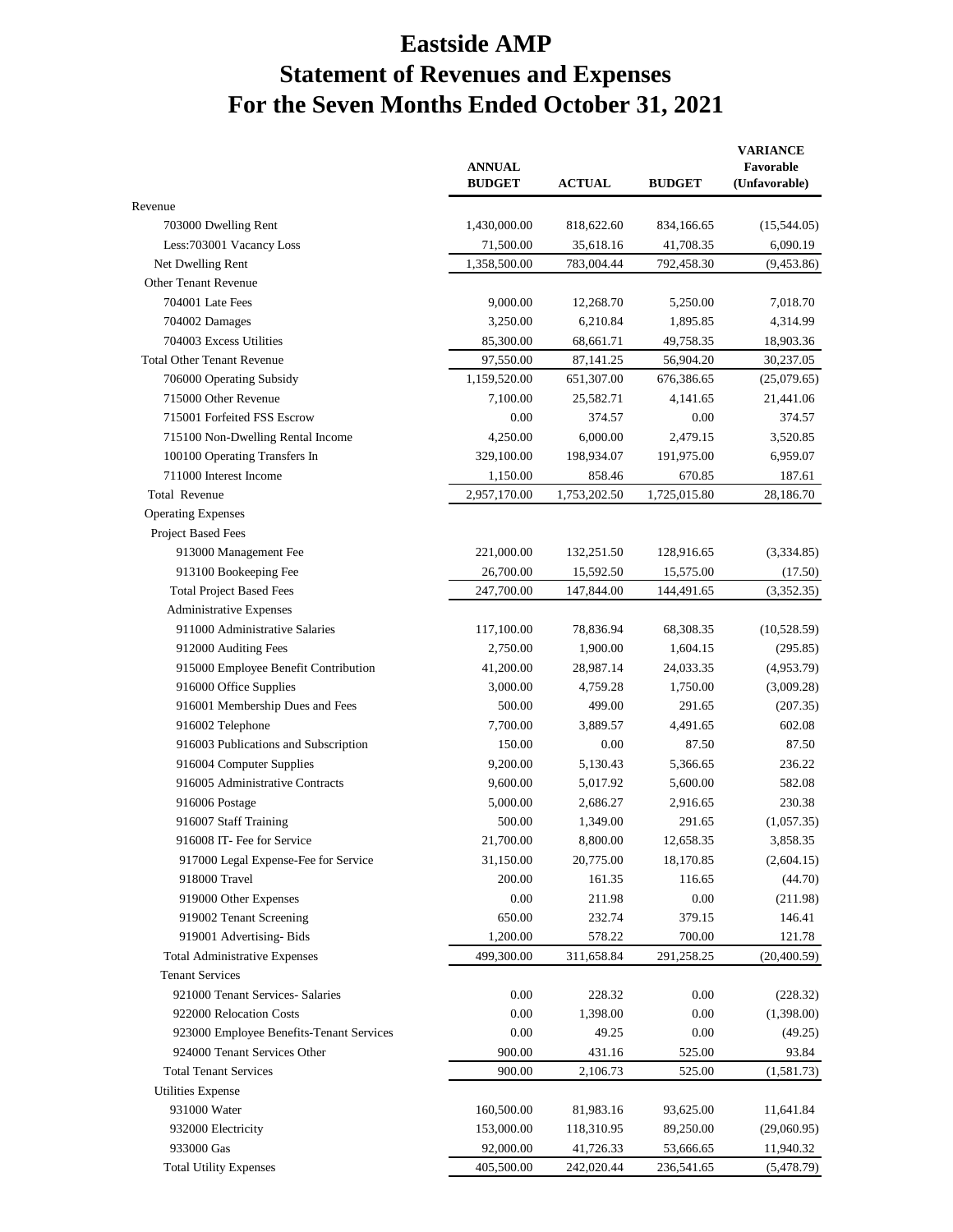# **Eastside AMP Statement of Revenues and Expenses For the Seven Months Ended October 31, 2021**

|                                              | <b>ANNUAL</b><br><b>BUDGET</b> | <b>ACTUAL</b> | <b>BUDGET</b> | <b>VARIANCE</b><br>Favorable<br>(Unfavorable) |
|----------------------------------------------|--------------------------------|---------------|---------------|-----------------------------------------------|
| <b>Ordinary Maintenance Operations</b>       |                                |               |               |                                               |
| 941000 Ordinary Maint & Operations- Labor    | 403,000.00                     | 281,392.42    | 235,083.35    | (46,309.07)                                   |
| 945000 Employee Benefit Contributions-Maint. | 182,650.00                     | 106,653.73    | 106,545.85    | (107.88)                                      |
| Maintenance Materials                        |                                |               |               |                                               |
| 942000 Electrical Supplies                   | 6,700.00                       | 5,008.99      | 3,908.35      | (1,100.64)                                    |
| 942001 Plumbing Supplies                     | 25,600.00                      | 9,261.42      | 14,933.35     | 5,671.93                                      |
| 942002 HVAC Supplies                         | 5,800.00                       | 735.20        | 3,383.35      | 2,648.15                                      |
| 942003 Automotive Parts                      | 475.00                         | 1,027.50      | 277.10        | (750.40)                                      |
| 942004 Cleaning Supplies & Chemical          | 10,700.00                      | 6,341.99      | 6,241.65      | (100.34)                                      |
| 942005 Appliance Parts                       | 5,300.00                       | 3,134.12      | 3,091.65      | (42.47)                                       |
| 942006 Small Tools                           | 3,200.00                       | 768.70        | 1,866.65      | 1,097.95                                      |
| 942007 Windows, Doors, Glass & Screens       | 1,900.00                       | 4,442.80      | 1,108.35      | (3,334.45)                                    |
| 942008 Painting Supplies                     | 7,900.00                       | 3,069.74      | 4,608.35      | 1,538.61                                      |
| 942009 Gasoline                              | 1,700.00                       | 1,146.58      | 991.65        | (154.93)                                      |
| 942010 Salt, Sand & Ice Melt                 | 2,000.00                       | 1,316.81      | 1,166.65      | (150.16)                                      |
| 942011 Ground Maintenance Supplies           | 16,900.00                      | 6,373.88      | 9,858.35      | 3,484.47                                      |
| 942012 Trash and Refuse Removal Supplies     | 1,900.00                       | 70.00         | 1,108.35      | 1,038.35                                      |
| 942013 Building Materials                    | 10,200.00                      | 7,291.70      | 5,950.00      | (1,341.70)                                    |
| 942014 Safety Supplies                       | 600.00                         | 13.08         | 350.00        | 336.92                                        |
| 942015 Miscellaneous Supplies                | 33,460.00                      | 31,373.41     | 19,518.35     | (11,855.06)                                   |
| 942017 Uniforms                              | 3,200.00                       | 2,648.62      | 1,866.65      | (781.97)                                      |
| 942018 Expendable Equipment-Appliances       | 9,900.00                       | 9,934.01      | 5,775.00      | (4,159.01)                                    |
| 942019 Keys and Locksets                     | 1,000.00                       | 966.32        | 583.35        | (382.97)                                      |
| <b>Total Maintenance Materials</b>           | 148,435.00                     | 94,924.87     | 86,587.15     | (8,337.72)                                    |
| <b>Maintenance Contracts</b>                 |                                |               |               |                                               |
| 943000 Extermination Contracts               | 9,600.00                       | 2,245.75      | 5,600.00      | 3,354.25                                      |
| 943001 Plumbing Contracts                    | 3,000.00                       | 1,500.00      | 1,750.00      | 250.00                                        |
| 943002 Electrical Contracts                  | 500.00                         | 0.00          | 291.65        | 291.65                                        |
| 943003 HVAC Contracts                        | 3,200.00                       | 1,887.00      | 1,866.65      | (20.35)                                       |
| 943005 Answering Service                     | 3,600.00                       | 1,828.89      | 2,100.00      | 271.11                                        |
| 943006 Fire Alarms Repairs & Inspection      | 3,400.00                       | 1,873.20      | 1,983.35      | 110.15                                        |
| 943009 Landscaping and Tree Removal          | 16,700.00                      | 0.00          | 9,741.65      | 9,741.65                                      |
| 943010 Vehicle Repair                        | 150.00                         | 1,505.46      | 87.50         | (1,417.96)                                    |
| 943011 Elevators                             | 1,900.00                       | 1,085.00      | 1,108.35      | 23.35                                         |
| 943013 Miscellaneous Contracts               | 0.00                           | 1,701.00      | 0.00          |                                               |
| 943014 Trash Collection - Fee for Services   | 141,300.00                     |               |               | (1,701.00)                                    |
| 943016 EPC Performance and Maintenance       | 14,100.00                      | 82,619.46     | 82,425.00     | (194.46)<br>(10,655.57)                       |
|                                              |                                | 18,880.57     | 8,225.00      |                                               |
| 943019 LBP Clearance Testing                 | 10,300.00                      | 3,850.00      | 6,008.35      | 2,158.35                                      |
| <b>Total Maintenance Contracts</b>           | 207,750.00                     | 118,976.33    | 121,187.50    | 2,211.17                                      |
| <b>Total Ordinary Maintenance Operations</b> | 941,835.00                     | 601,947.35    | 549,403.85    | (52, 543.50)                                  |
| Protective Services Contracts                |                                |               |               |                                               |
| 952000 Protective Services Contracts         | 7,550.00                       | 4,405.10      | 4,404.15      | (0.95)                                        |
| <b>Insurance Expense</b>                     |                                |               |               |                                               |
| 961100 Property Insurance                    | 84,450.00                      | 49,243.81     | 49,262.50     | 18.69                                         |
| 961200 Liability Insurance                   | 46,500.00                      | 26,919.48     | 27,125.00     | 205.52                                        |
| 961300 Worker's Compensation Insurance       | 38,700.00                      | 27,367.66     | 22,575.00     | (4,792.66)                                    |
| 961400 Other Insurance                       | 6,800.00                       | 3,961.30      | 3,966.65      | 5.35                                          |
| <b>Total Insurance Expense</b>               | 176,450.00                     | 107,492.25    | 102,929.15    | (4, 563.10)                                   |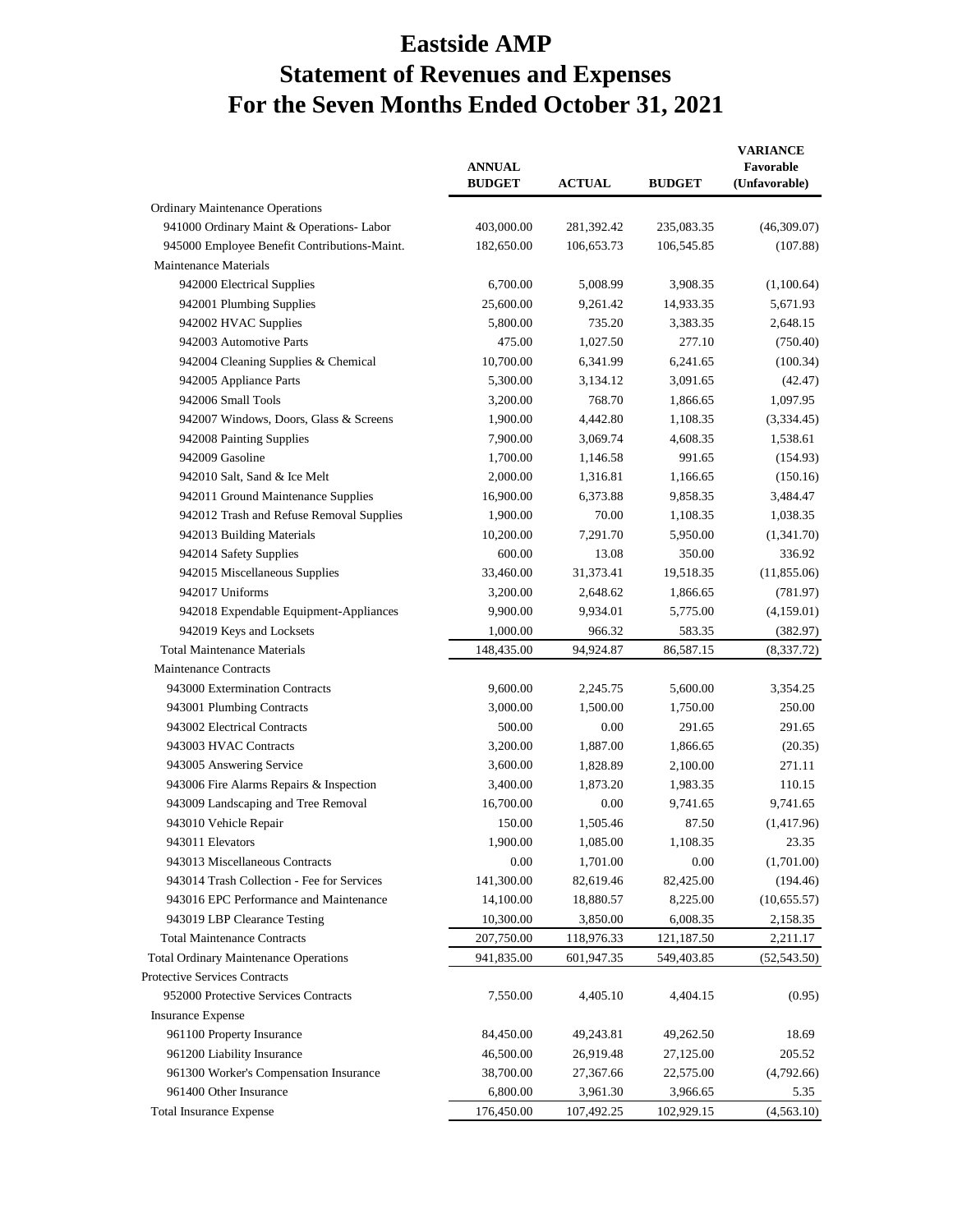# **Eastside AMP Statement of Revenues and Expenses For the Seven Months Ended October 31, 2021**

|                                      | <b>ANNUAL</b><br><b>BUDGET</b> | <b>ACTUAL</b> | <b>BUDGET</b> | <b>VARIANCE</b><br>Favorable<br>(Unfavorable) |
|--------------------------------------|--------------------------------|---------------|---------------|-----------------------------------------------|
| Other General Expense                |                                |               |               |                                               |
| 945120 Post Retirement Expense       | 88,400.00                      | 51.666.99     | 51,566.65     | (100.34)                                      |
| 964000 Bad Debts-Tenant Rents        | 46,700.00                      | 20.078.07     | 27.241.65     | 7,163.58                                      |
| 962001 Collection and Sheriff Fees   | 17,000.00                      | 2.256.00      | 9.916.65      | 7,660.65                                      |
| 962003 FSS Excrow Expense            | 133,500.00                     | 63,237.00     | 77,875,00     | 14,638.00                                     |
| 967100 Interest of Mortgage Payable  | 50,987.00                      | 30,297.98     | 29,742.40     | (555.58)                                      |
| Total 962000 General Expense         | 336,587.00                     | 167,536.04    | 196, 342. 35  | 28,806.31                                     |
| <b>Total Operating Expense</b>       | 2,368,122.00                   | 1.437.166.75  | 1.381.404.40  | (55,762.35)                                   |
| <b>Excess Revenues Over Expenses</b> | 589,048.00                     | 316,035.75    | 343,611.40    | (27, 575.65)                                  |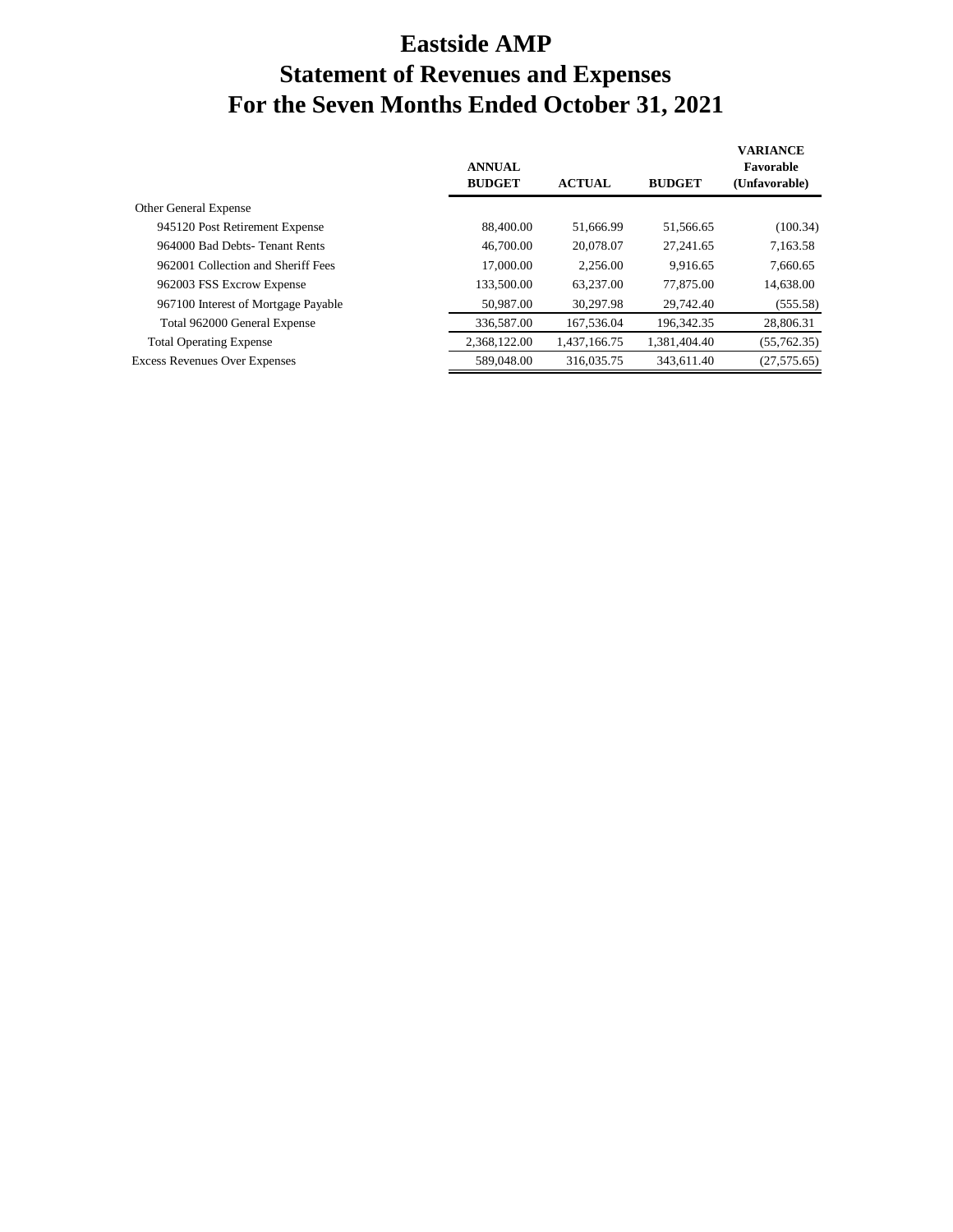# **Yates Village AMP Statement of Revenues and Expenses For the Seven Months Ended October 31, 2021**

|                                                             | <b>ANNUAL</b><br><b>BUDGET</b> | <b>ACTUAL</b>         | <b>BUDGET</b>         | <b>VARIANCE</b><br>Favorable<br>(Unfavorable) |
|-------------------------------------------------------------|--------------------------------|-----------------------|-----------------------|-----------------------------------------------|
| Revenue                                                     |                                |                       |                       |                                               |
| 703000 Dwelling Rent                                        | 793,000.00                     | 451,871.02            | 462,583.35            | (10,712.33)                                   |
| Less: 703001 Vacancy Loss                                   | 15,860.00                      | 109,917.75            | 9,251.65              | (100, 666.10)                                 |
| Net Dwelling Rent                                           | 777,140.00                     | 341,953.27            | 453,331.70            | (111, 378.43)                                 |
| Other Tenant Revenue                                        |                                |                       |                       |                                               |
| 704001 Late Fees                                            | 7,700.00                       | 4,266.74              | 4,491.65              | (224.91)                                      |
| 704002 Damages                                              | 4,200.00                       | 2,648.10              | 2,450.00              | 198.10                                        |
| 704003 Excess Utilities                                     | 63,900.00                      | 25,107.34             | 37,275.00             | (12,167.66)                                   |
| 714000 Fraud Recovery                                       | 0.00                           | 1,523.81              | 0.00                  | 1,523.81                                      |
| <b>Total Other Tenant Revenue</b>                           | 75,800.00                      | 33,545.99             | 44,216.65             | (10,670.66)                                   |
| 706000 Operating Subsidy                                    | 1,173,420.00                   | 686,117.00            | 684,495.00            | 1,622.00                                      |
| 715000 Other Revenue                                        | 4,200.00                       | 104,820.22            | 2,450.00              | 102,370.22                                    |
| 715100 Non-Dwelling Rental Income                           | 0.00                           | 24,840.00             | 0.00                  | 24,840.00                                     |
| 100100 Operating Transfers In                               | 63,300.00                      | 37,621.06             | 36,925.00             | 696.06                                        |
| 711000 Interest Income                                      | 250.00                         | 90.54                 | 145.85                | (55.31)                                       |
| <b>Total Revenue</b>                                        | 2,094,110.00                   | 1,228,988.08          | 1,221,564.20          | 7,423.88                                      |
| <b>Operating Expenses</b>                                   |                                |                       |                       |                                               |
| Project Based Fees                                          |                                |                       |                       |                                               |
| 913000 Management Fee                                       | 164,600.00                     | 74,804.09             | 96,016.65             | 21,212.56                                     |
| 913100 Bookeeping Fee                                       | 19,900.00                      | 8,827.50              | 11,608.35             | 2,780.85                                      |
| <b>Total Project Based Fees</b>                             | 184,500.00                     | 83,631.59             | 107,625.00            | 23,993.41                                     |
| <b>Administrative Expenses</b>                              |                                |                       |                       |                                               |
| 911000 Administrative Salaries                              | 185,150.00                     | 59,917.33             | 108,004.15            | 48,086.82                                     |
| 912000 Auditing Fees                                        | 2,750.00                       | 1,300.00              | 1,604.15              | 304.15                                        |
| 915000 Employee Benefit Contribution                        | 56,300.00                      | 24, 145.85            | 32,841.65             | 8,695.80                                      |
| 916000 Office Supplies                                      | 2,100.00                       | 1,422.08              | 1,225.00              | (197.08)                                      |
| 916001 Membership Dues and Fees                             | 350.00                         | 372.00                | 204.15                | (167.85)                                      |
| 916002 Telephone                                            | 9,000.00                       | 5,126.12              | 5,250.00              | 123.88                                        |
| 916003 Publications and Subscription                        | 100.00                         | 0.00                  | 58.35                 | 58.35                                         |
|                                                             | 7,650.00                       | 3,250.28              |                       |                                               |
| 916004 Computer Supplies<br>916005 Administrative Contracts |                                |                       | 4,462.50<br>18,900.00 | 1,212.22                                      |
|                                                             | 32,400.00                      | 51,376.68<br>1,479.37 |                       | (32, 476.68)                                  |
| 916006 Postage                                              | 3,900.00                       |                       | 2,275.00              | 795.63                                        |
| 916007 Staff Training                                       | 2,500.00                       | 650.00                | 1,458.35              | 808.35                                        |
| 916008 IT- Fee for Service                                  | 18,500.00                      | 8,350.00              | 10,791.65             | 2,441.65                                      |
| 917000 Legal Expense-Fee for Service                        | 33,570.00                      | 28,350.00             | 19,582.50             | (8,767.50)                                    |
| 917001 Legal Expense                                        | 15,000.00                      | (19, 787.96)          | 8,750.00              | 28,537.96                                     |
| 918000 Travel                                               | 150.00                         | 0.00                  | 87.50                 | 87.50                                         |
| 919000 Other Expenses                                       | 300.00                         | 886.97                | 175.00                | (711.97)                                      |
| 919002 Tenant Screening                                     | 500.00                         | 173.35                | 291.65                | 118.30                                        |
| 919001 Advertising-Bids                                     | 150.00                         | 150.17                | 87.50                 | (62.67)                                       |
| <b>Total Administrative Expenses</b>                        | 554,870.00                     | 250,793.83            | 323,674.10            | 72,880.27                                     |
| <b>Tenant Services</b>                                      |                                |                       |                       |                                               |
| 924000 Tenant Services Other                                | 500.00                         | 321.19                | 291.65                | (29.54)                                       |
| <b>Total Tenant Services</b>                                | 500.00                         | 321.19                | 291.65                | (29.54)                                       |
| <b>Utilities Expense</b>                                    |                                |                       |                       |                                               |
| 931000 Water                                                | 85,600.00                      | 41,678.99             | 49,933.35             | 8,254.36                                      |
| 932000 Electricity                                          | 221,800.00                     | 115,347.81            | 129,383.35            | 14,035.54                                     |
| 933000 Gas                                                  | 54,100.00                      | 18,072.09             | 31,558.35             | 13,486.26                                     |
| <b>Total Utility Expenses</b>                               | 361,500.00                     | 175,098.89            | 210,875.05            | 35,776.16                                     |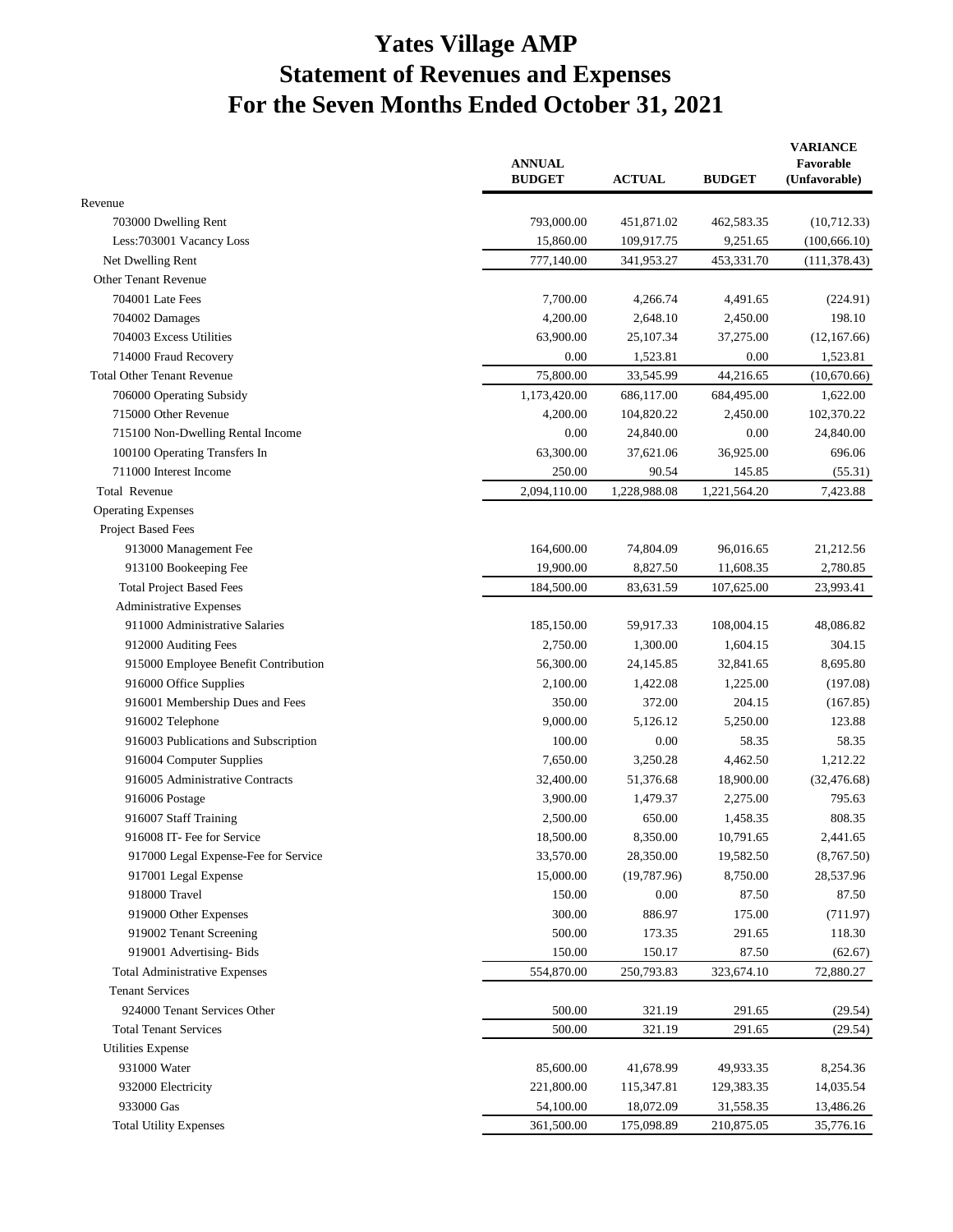# **Yates Village AMP Statement of Revenues and Expenses For the Seven Months Ended October 31, 2021**

|                                                           | <b>ANNUAL</b><br><b>BUDGET</b> | <b>ACTUAL</b> | <b>BUDGET</b> | <b>VARIANCE</b><br>Favorable<br>(Unfavorable) |
|-----------------------------------------------------------|--------------------------------|---------------|---------------|-----------------------------------------------|
| <b>Ordinary Maintenance Operations</b>                    |                                |               |               |                                               |
| 941000 Ordinary Maint & Operations- Labor                 | 322,250.00                     | 147,420.36    | 187,979.15    | 40,558.79                                     |
| 941001 Maintenance Salaries - Northside Village           | 0.00                           | 29,737.03     | 0.00          | (29, 737.03)                                  |
| 945000 Employee Benefit Contributions-Maint.              | 105,000.00                     | 52,532.05     | 61,250.00     | 8,717.95                                      |
| 945001 Employee Benefits - Northside Village              | 0.00                           | 9,542.58      | 0.00          | (9,542.58)                                    |
| <b>Maintenance Materials</b>                              |                                |               |               |                                               |
| 942000 Electrical Supplies                                | 3,600.00                       | 570.75        | 2,100.00      | 1,529.25                                      |
| 942001 Plumbing Supplies                                  | 5,100.00                       | 5,547.20      | 2,975.00      | (2,572.20)                                    |
| 942002 HVAC Supplies                                      | 6,100.00                       | 81.60         | 3,558.35      | 3,476.75                                      |
| 942003 Automotive Parts                                   | 750.00                         | 493.73        | 437.50        | (56.23)                                       |
| 942004 Cleaning Supplies & Chemical                       | 13,000.00                      | 1,569.08      | 7,583.35      | 6,014.27                                      |
| 942005 Appliance Parts                                    | 4,300.00                       | 1,453.98      | 2,508.35      | 1,054.37                                      |
| 942006 Small Tools                                        | 800.00                         | 3.19          | 466.65        | 463.46                                        |
| 942007 Windows, Doors, Glass & Screens                    | 550.00                         | 1,202.09      | 320.85        | (881.24)                                      |
| 942008 Painting Supplies                                  | 500.00                         | 340.45        | 291.65        | (48.80)                                       |
| 942009 Gasoline                                           | 1,800.00                       | 1,395.01      | 1,050.00      | (345.01)                                      |
| 942010 Salt, Sand & Ice Melt                              | 8,900.00                       | 1,646.01      | 5,191.65      | 3,545.64                                      |
| 942011 Ground Maintenance Supplies                        | 24,700.00                      | 5,843.13      | 14,408.35     | 8,565.22                                      |
| 942012 Trash and Refuse Removal Supplies                  | 500.00                         | 123.64        | 291.65        | 168.01                                        |
| 942013 Building Materials                                 | 700.00                         | 1,103.88      | 408.35        | (695.53)                                      |
| 942014 Safety Supplies                                    | 1,150.00                       | 70.64         | 670.85        | 600.21                                        |
| 942015 Miscellaneous Supplies                             | 350.00                         | 930.90        | 204.15        | (726.75)                                      |
| 942016 Door and Window Hardware                           | 500.00                         | 0.00          | 291.65        | 291.65                                        |
| 942017 Uniforms                                           | 2,200.00                       | 1,844.28      | 1,283.35      | (560.93)                                      |
| 942019 Keys and Locksets                                  | 200.00                         | 392.13        | 116.65        | (275.48)                                      |
| <b>Total Maintenance Materials</b>                        | 75,700.00                      | 24,611.69     | 44,158.35     | 19,546.66                                     |
| <b>Maintenance Contracts</b>                              |                                |               |               |                                               |
| 943000 Extermination Contracts                            | 11,000.00                      | 3,455.75      | 6,416.65      | 2,960.90                                      |
| 943001 Plumbing Contracts                                 | 2,300.00                       | 0.00          | 1,341.65      | 1,341.65                                      |
| 943002 Electrical Contracts                               | 0.00                           | 150.00        | 0.00          | (150.00)                                      |
| 943003 HVAC Contracts                                     | 0.00                           | 125.00        | 0.00          | (125.00)                                      |
| 943005 Answering Service                                  | 2,700.00                       | 1,362.40      | 1,575.00      | 212.60                                        |
| 943006 Fire Alarms Repairs & Inspection                   | 100.00                         | 100.00        | 58.35         | (41.65)                                       |
| 943008 Painting Contracts                                 | 48,700.00                      | 28,095.00     | 28,408.35     | 313.35                                        |
| 943010 Vehicle Repair                                     | 4,200.00                       | 1,958.51      | 2,450.00      | 491.49                                        |
| 943014 Trash Collection - Fee for Service                 | 105,200.00                     | 46,773.98     | 61,366.65     | 14,592.67                                     |
| 943016 EPC Performance and Maintenance                    | 10,350.00                      | 13,830.46     | 6,037.50      | (7,792.96)                                    |
| <b>Total Maintenance Contracts</b>                        | 184,550.00                     | 95,851.10     | 107,654.15    | 11,803.05                                     |
| <b>Total Ordinary Maintenance Operations</b>              | 687,500.00                     | 359,694.81    | 401,041.65    | 41,346.84                                     |
| Protective Services Contracts                             |                                |               |               |                                               |
| 952000 Protective Services Contracts                      | 7,550.00                       | 4,405.10      | 4,404.15      | (0.95)                                        |
| <b>Insurance Expense</b>                                  |                                |               |               |                                               |
| 961100 Property Insurance                                 | 41,200.00                      | 24,014.06     | 24,033.35     | 19.29                                         |
| 961200 Liability Insurance                                | 24,400.00                      | 14,189.42     | 14,233.35     | 43.93                                         |
| 961300 Worker's Compensation Insurance                    | 36,150.00                      | 14,990.97     | 21,087.50     | 6,096.53                                      |
| 961305 Workers Compensation Insurance - Northside Village | 0.00                           | 2,852.45      | 0.00          | (2,852.45)                                    |
| 961400 Other Insurance                                    |                                |               |               |                                               |
|                                                           | 7,150.00                       | 4,154.50      | 4,170.85      | 16.35                                         |
| <b>Total Insurance Expense</b>                            | 108,900.00                     | 60,201.40     | 63,525.05     | 3,323.65                                      |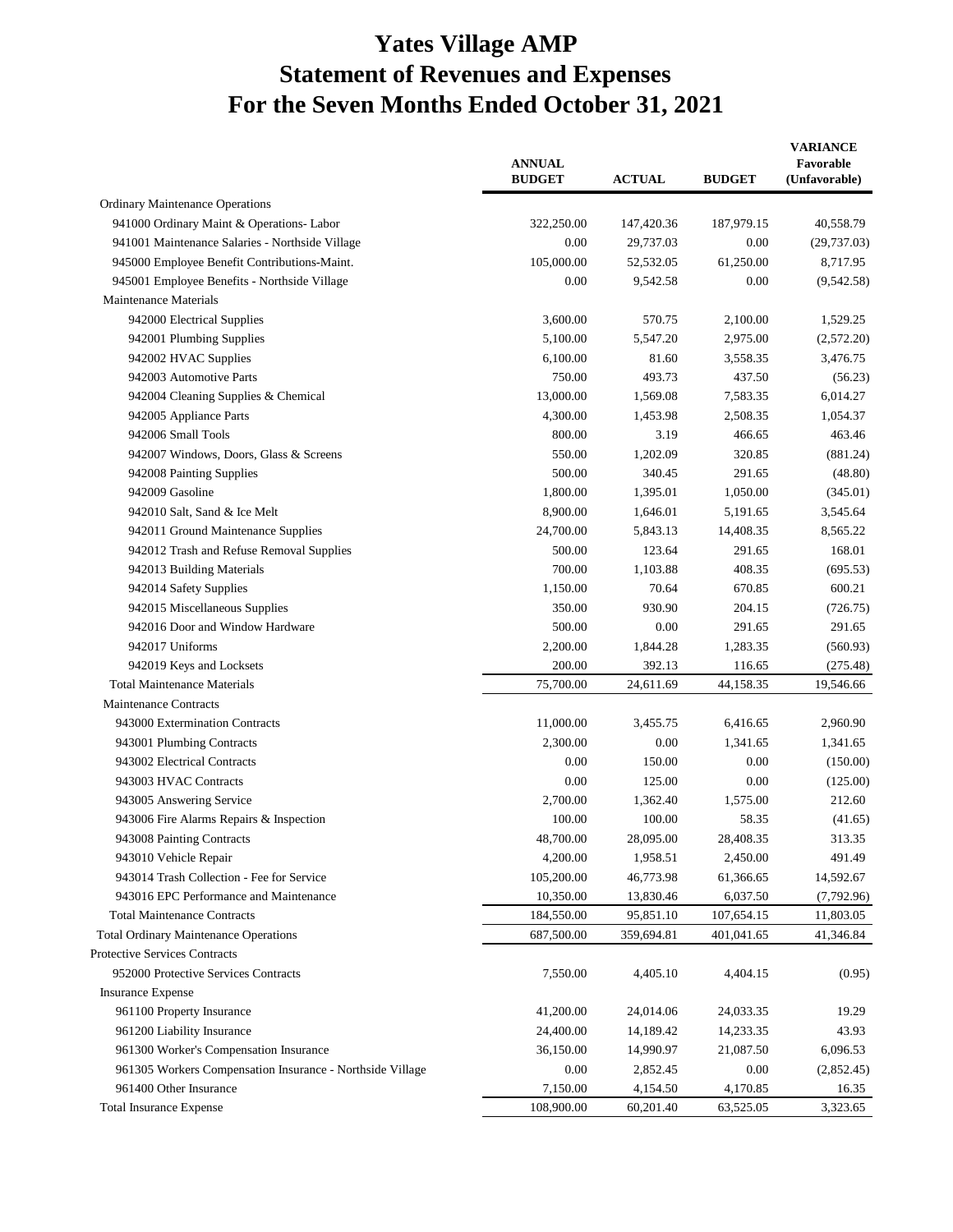# **Yates Village AMP Statement of Revenues and Expenses For the Seven Months Ended October 31, 2021**

|                                      | <b>ANNUAL</b><br><b>BUDGET</b> | <b>ACTUAL</b> | <b>BUDGET</b> | <b>VARIANCE</b><br>Favorable<br>(Unfavorable) |
|--------------------------------------|--------------------------------|---------------|---------------|-----------------------------------------------|
| Other General Expense                |                                |               |               |                                               |
| 945120 Post Retirement Expense       | 42,900.00                      | 26,920.46     | 25,025.00     | (1,895.46)                                    |
| 964000 Bad Debts-Tenant Rents        | 64,000.00                      | 4.450.10      | 37, 333. 35   | 32,883.25                                     |
| 962001 Collection and Sheriff Fees   | 17,700.00                      | 2.182.00      | 10.325.00     | 8,143.00                                      |
| 962003 FSS Excrow Expense            | 13,000.00                      | 0.00          | 7.583.35      | 7,583.35                                      |
| 967100 Interest of Mortgage Payable  | 37,349.00                      | 22,194.02     | 21,786.90     | (407.12)                                      |
| Total 962000 General Expense         | 174,949.00                     | 55,746.58     | 102,053.60    | 46,307.02                                     |
| <b>Total Operating Expense</b>       | 1.895.769.00                   | 906.261.80    | 1.105.865.25  | 199,603.45                                    |
| <b>Excess Revenues Over Expenses</b> | 198,341.00                     | 322,726.28    | 115,698.95    | 207,027.33                                    |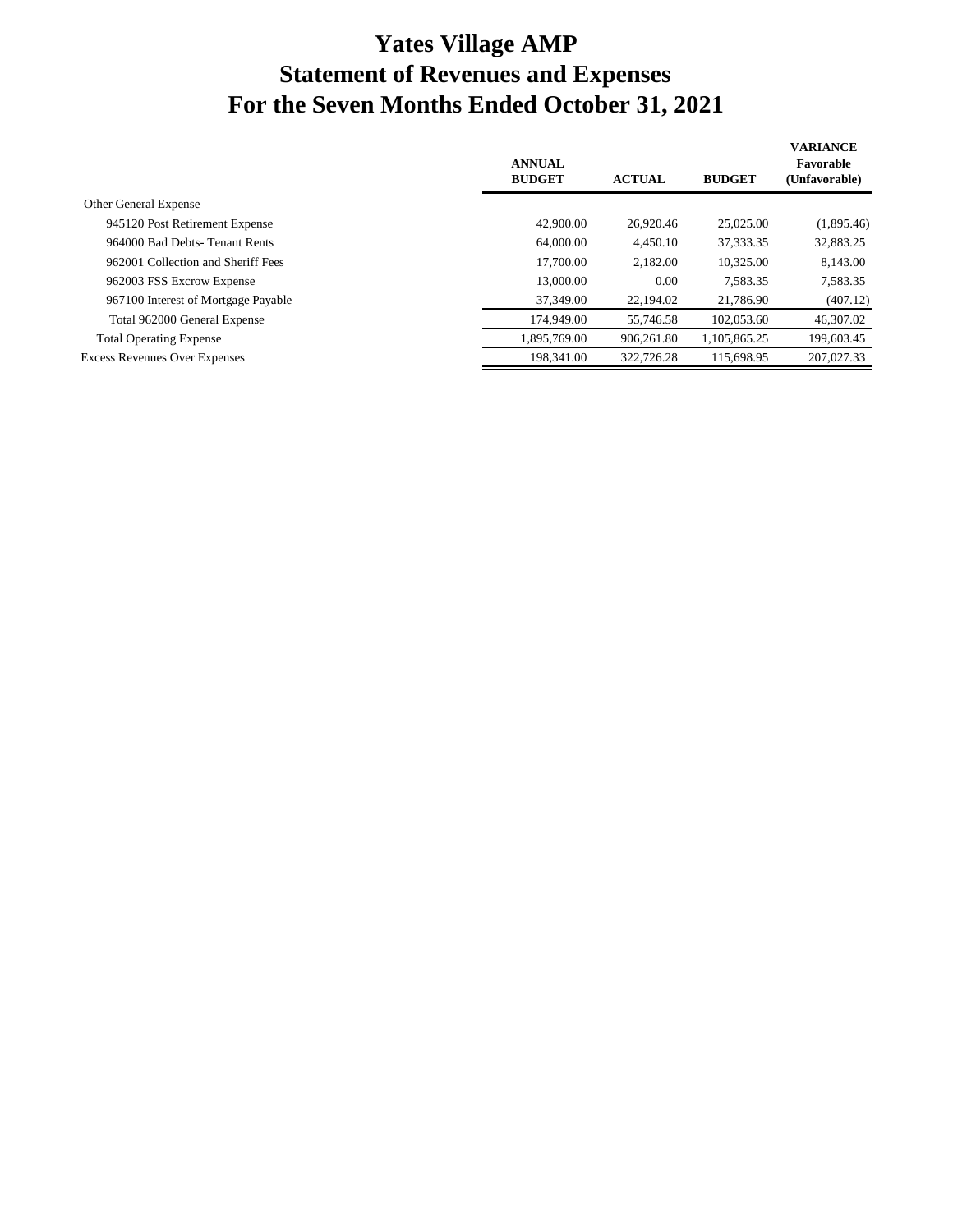# **Housing Choice Voucher Statement of Revenues and Expenses For the Seven Months Ended October 31, 2021**

|                                               | <b>ANNUAL BUDGET</b> | <b>ACTUAL</b>  | <b>BUDGET</b> | <b>VARIANCE</b><br>Favorable<br>(Unfavorable) |
|-----------------------------------------------|----------------------|----------------|---------------|-----------------------------------------------|
| <b>Operating Revenue</b>                      |                      |                |               |                                               |
| 706001 Administrative Fees                    | 1,204,700.00         | 699,700.00     | 702,741.65    | (3,041.65)                                    |
| 711000 Investment Income - Unrestricted       | 200.00               | 114.66         | 116.65        | (1.99)                                        |
| 714001 Fraud Recovery - PHA Retained          | 750.00               | 857.00         | 437.50        | 419.50                                        |
| 715000 Other Revenue                          | 1,800.00             | 2,884.25       | 1,050.00      | 1,834.25                                      |
| 715003 Port In - Admin Fee Revenue            | 0.00                 | 56.30          | 0.00          | 56.30                                         |
| 715004 Port In - HAP Revenue                  | 0.00                 | 787.00         | 0.00          | 787.00                                        |
| 715005 Inspection Fees                        | 0.00                 | 1,380.00       | 0.00          | 1,380.00                                      |
| <b>Total Operating Revenue</b>                | 1,207,450.00         | 705,779.21     | 704,345.80    | 1,433.41                                      |
| <b>Operating Expenses</b>                     |                      |                |               |                                               |
| 911000 Administrative Salaries                | 397,100.00           | 239,376.72     | 231,641.65    | (7,735.07)                                    |
| 912000 Auditing Fees                          | 8,250.00             | 9,600.00       | 4,812.50      | (4,787.50)                                    |
| 913000 Management Fees                        | 201,600.00           | 114,360.00     | 117,600.00    | 3,240.00                                      |
| 913100 Bookkeeping Fee                        | 126,000.00           | 71,475.00      | 73,500.00     | 2,025.00                                      |
| 915000 Employee Benefit Contributions - Admin | 135,900.00           | 78,212.44      | 79,275.00     | 1,062.56                                      |
| 916000 Office Supplies                        | 4,050.00             | 2,096.86       | 2,362.50      | 265.64                                        |
| 916001 Membership Dues and Fees               | 2,350.00             | 2,331.11       | 1,370.85      | (960.26)                                      |
| 916002 Telephone                              | 4,900.00             | 1,715.85       | 2,858.35      | 1,142.50                                      |
| 916004 Computer Supplies                      | 11,150.00            | 8,730.27       | 6,504.15      | (2,226.12)                                    |
| 916005 Administrative Contracts               | 3,050.00             | 2,408.97       | 1,779.15      | (629.82)                                      |
| 916006 Postage                                | 5,600.00             | 3,991.73       | 3,266.65      | (725.08)                                      |
| 916007 Staff Training                         | 6,000.00             | 0.00           | 3,500.00      | 3,500.00                                      |
| 916008 Fee for Service - IT                   | 31,700.00            | 20,500.00      | 18,491.65     | (2,008.35)                                    |
| 916009 Office Rent                            | 29,300.00            | 17,032.48      | 17,091.65     | 59.17                                         |
| 917000 Fee for Service - Legal                | 14,600.00            | 13,725.00      | 8,516.65      | (5,208.35)                                    |
| 918000 Travel                                 | 0.00                 | 51.55          | 0.00          | (51.55)                                       |
| 919000 Other Expenses                         | 300.00               | 0.00           | 175.00        | 175.00                                        |
| 942003 Automotive Repairs and Parts           | 100.00               | 1,210.37       | 58.35         | (1,152.02)                                    |
| 942006 Small Tools                            | 0.00                 | 7.85           | 0.00          | (7.85)                                        |
| 942009 Gasoline                               | 200.00               | 144.55         | 116.65        | (27.90)                                       |
| 942012 Trash and Refuse Removal Supplies      | 0.00                 | 43.55          | 0.00          | (43.55)                                       |
| 942014 Safety Supplies                        | 0.00                 | 12.74          | 0.00          | (12.74)                                       |
| 942015 Miscellaneous Supplies                 | 0.00                 | 283.15         | 0.00          | (283.15)                                      |
| 943013 Miscellaneous Contracts                | 0.00                 | 18,748.40      | 0.00          | (18,748.40)                                   |
| 945120 Post Retirement Expense                | 90,900.00            | 55,606.54      | 53,025.00     | (2,581.54)                                    |
| 961200 Liability Insurance                    | 20,950.00            | 11,923.07      | 12,220.85     | 297.78                                        |
| 961300 Workmen's Compensation Insurance       | 9,950.00             | 7,847.22       | 5,804.15      | (2,043.07)                                    |
| 961400 Other Insurance                        | 2,700.00             | 1,526.02       | 1,575.00      | 48.98                                         |
| 962000 Port Out Admin Fees                    | 57,100.00            | 36,652.16      | 33,308.35     | (3,343.81)                                    |
| 973500 HAP Port In                            | 0.00                 | 787.00         | 0.00          | (787.00)                                      |
| <b>Total Operating Expenses</b>               | 1,163,750.00         | 720,400.60     | 678,854.10    | (41, 546.50)                                  |
| <b>Excess Revenues Over Expenses</b>          | 43,700.00            | (14,621.39)    | 25,491.70     | (40, 113.09)                                  |
| Net Position - beginning                      |                      | (3,450,247.29) |               |                                               |
| Add Back: GASB 75 & 68 expenses               |                      | 4,088,332.00   |               |                                               |
| Cash Reserves - ending                        |                      | 623,463.32     |               |                                               |
|                                               |                      |                |               |                                               |